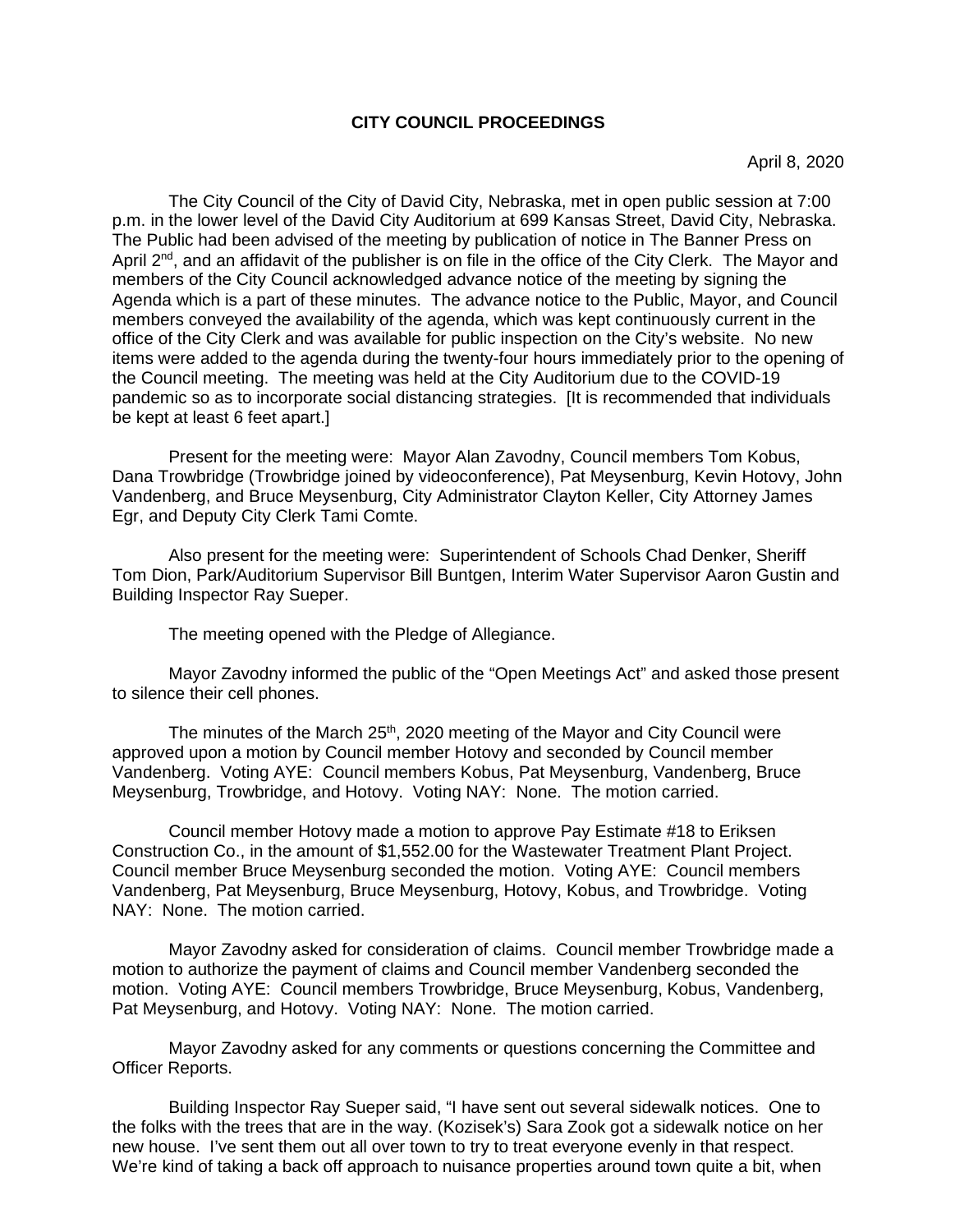I'm out patrolling, and they are telling me that they are working on cleaning up. I think that they are aware that I'm out and about. I think since they are home and looking for things to do, so that's going a little bit better than expected. Also, according to the Baird Holm lawyers, we now own 715 4<sup>th</sup> Street. So, there's your report from the building inspector."

Mayor Zavodny said, "I just want to give a quick update with our command unit calls with the Four Corners Health Dept. We still don't have a lab confirmed case in Butler County. There are two in York County, one in Seward County, but it's naïve to believe that we don't have it in the community. It is really important to maintain the things that we're doing as far as social distancing even though we don't have a stay-at-home order. That is the best thing to be doing at this time. They are also trying to get PPE's (personal protective equipment) for our hospitals and that continues to be a challenge. So, again, just because we don't have any cases, labconfirmed yet, it is not the time to let down anyone's guard and be careful out and about in the community. Some communities have done a little more, as far as closing down all of their parks and campgrounds. We have another call on Friday at 4 o'clock and there are a few outstanding tests that we're waiting on the results from and so we'll try to keep everyone posted on what's happening on those calls."

Mayor Zavodny asked if anyone had anything else that they wanted to comment on as far as the committee and officer's reports. Council member Bruce Meysenburg made a motion to accept the Committee and Officers Reports as presented. Council member Pat Meysenburg seconded the motion. Voting AYE: Council members Vandenberg, Bruce Meysenburg, Trowbridge, Hotovy, Kobus, and Pat Meysenburg. Voting NAY: None. The motion carried.

Council member Trowbridge made a motion to table consideration of Resolution No. 12- 2020 allowing David City Public Schools to install barriers on "E" Street, and pertinent signage, for the protection and safety of the students, and all others, crossing "E" Street between the David City High School and the Elementary School. Council member Vandenberg seconded the motion. Voting AYE: Council members Bruce Meysenburg, Pat Meysenburg, Kobus, Trowbridge, Vandenberg and Hotovy. Voting NAY: None. The motion carried.

Mayor Zavodny stated that the next item on the agenda is the request by David City Public Schools to install a fire hydrant on the southeast corner of  $8<sup>th</sup>$  & D Streets. Mayor Zavodny stated that the City will provide labor and asked Interim Water Supervisor Aaron Gustin if it was correct that the City is going to provide the labor.

Interim Water Supervisor Aaron Gustin said, "I am curious about the itemization because typically on any of our hydrants on the installs we have shut off valves prior to the hydrants. I did not see that valve in the cost estimate and we need that because if the hydrant were faulty and leaking, we'd be able to shut it down. There is a possibility that we have a spare in the tower. You're looking at anywhere from \$900 - \$2,000 depending on the size of that main which I didn't get a chance to check before I came."

City Administrator Clayton Keller said, "If we provide the labor, that covers the cost."

Mayor Zavodny said, "If the school would be amenable to that, we're going to more than make up for that in labor but we should, in everyone's best interest, have that shut off available."

Superintendent Chad Denker said, "The School District is very agreeable to pay all of the materials if the City will install it. We have no problem including the additional valve. That's no problem. We'd really like to make it happen."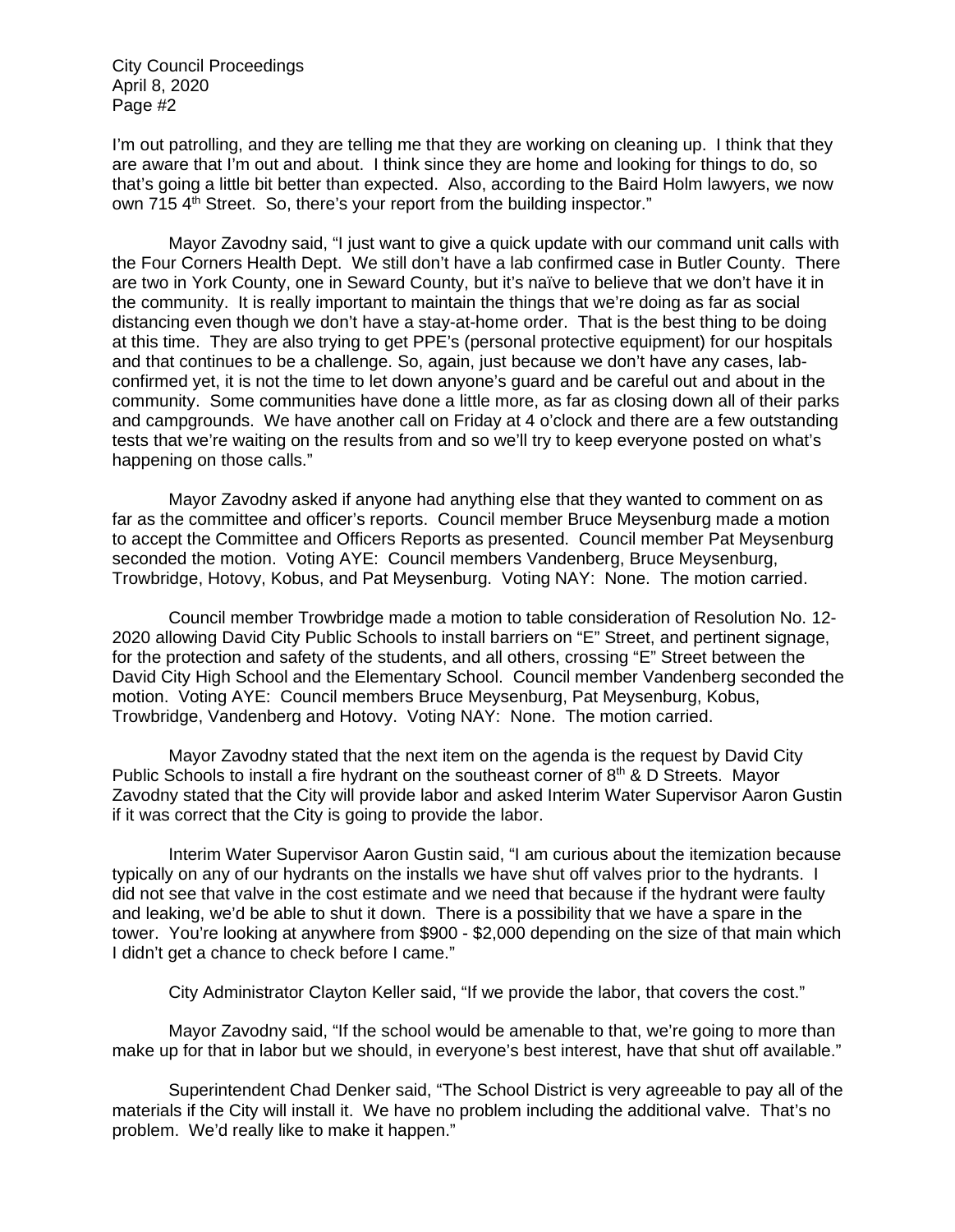Council member Bruce Meysenburg made a motion to have the City install a fire hydrant on the southeast corner of  $8<sup>th</sup> 8$  "D" Streets including a shut off valve. Pat Meysenburg seconded the motion. Voting AYE: Council members Bruce Meysenburg, Pat Meysenburg, Kobus, Trowbridge, Vandenberg and Hotovy. Voting NAY: None. The motion carried.

Council member Hotovy introduced Ordinance No. 1342 confirming the sale of property legally described as the south twenty-five feet (S 25') of Lot 1 and the North 50' of Lot 4, Block 2, Miles  $4<sup>th</sup>$  Addition to David City, Nebraska, to Nathan J. Styskal for the purchase price of \$8,500.00 plus closing costs. Mayor Zavodny read Ordinance No. 1342 by title. Council member Hotovy made a motion to suspend the statutory rule that requires an Ordinance to be read on three separate days. Council member Vandenberg seconded the motion. Voting AYE: Council members Hotovy, Vandenberg, Bruce Meysenburg, Kobus, Trowbridge, and Pat Meysenburg. Voting NAY: None. The motion carried.

Council member Hotovy made a motion to pass Ordinance No. 1342 on the  $3<sup>rd</sup>$  and final reading. Council member Vandenberg seconded the motion. Voting AYE: Council members Hotovy, Vandenberg, Trowbridge, Pat Meysenburg, Kobus, and Bruce Meysenburg. Voting NAY: None. The motion carried and Ordinance No. 1342 was passed on 3<sup>rd</sup> and final reading as follows:

#### **ORDINANCE NO. 1342**

AN ORDINANCE TO CONFIRM THE SALE OF PROPERTY LEGALLY DESCRIBED AS THE SOUTH TWENTY-FIVE FEET (S25') OF LOT ONE (1) AND THE NORTH FIFTY FEET (50') OF LOT FOUR (4), BLOCK TWO (2), MILES FOURTH (4TH) ADDITION TO DAVID CITY, BUTLER COUNTY, NEBRASKA TO NATHAN J. STYSKAL, A SINGLE PERSON, FOR THE PURCHASE PRICE OF EIGHT THOUSAND FIVE HUNDRED DOLLARS AND NO CENTS (\$8,500.00) PLUS CLOSING COSTS; TO REPEAL ORDINANCES IN CONFLICT HEREWITH; AND TO PROVIDE FOR AN EFFECTIVE DATE THEREOF.

BE IT ORDERED BY THE MAYOR AND CITY COUNCIL OF THE CITY OF DAVID CITY, NEBRASKA.

SECTION 1: The appropriate Resolution #11-2020 was passed by the City Council directing sale for the following described real estate, to-wit:

> The South Twenty-Five Feet (S25') of Lot One (1) and the North Fifty Feet (N50') of Lot Four (4), Block Two (2), Miles Fourth  $(4<sup>th</sup>)$  Addition to David city, Butler County, Nebraska,

hereinafter referenced as "Premises".

- SECTION 2: The appropriate publication of notice of the proposed sale has been completed.
- SECTION 3: The appropriate passage of the thirty-day (30) right-of-remonstrance period has passed.
- SECTION 4: The City Council did accept the bid of NATHAN J. STYSKAL, a single person, for the purchase price of EIGHT THOUSAND FIVE HUNDRED DOLLARS AND NO CENTS (\$8,500.00) PLUS CLOSING COSTS, at the City Council Meeting held February 12, 2020, with appropriate public notice.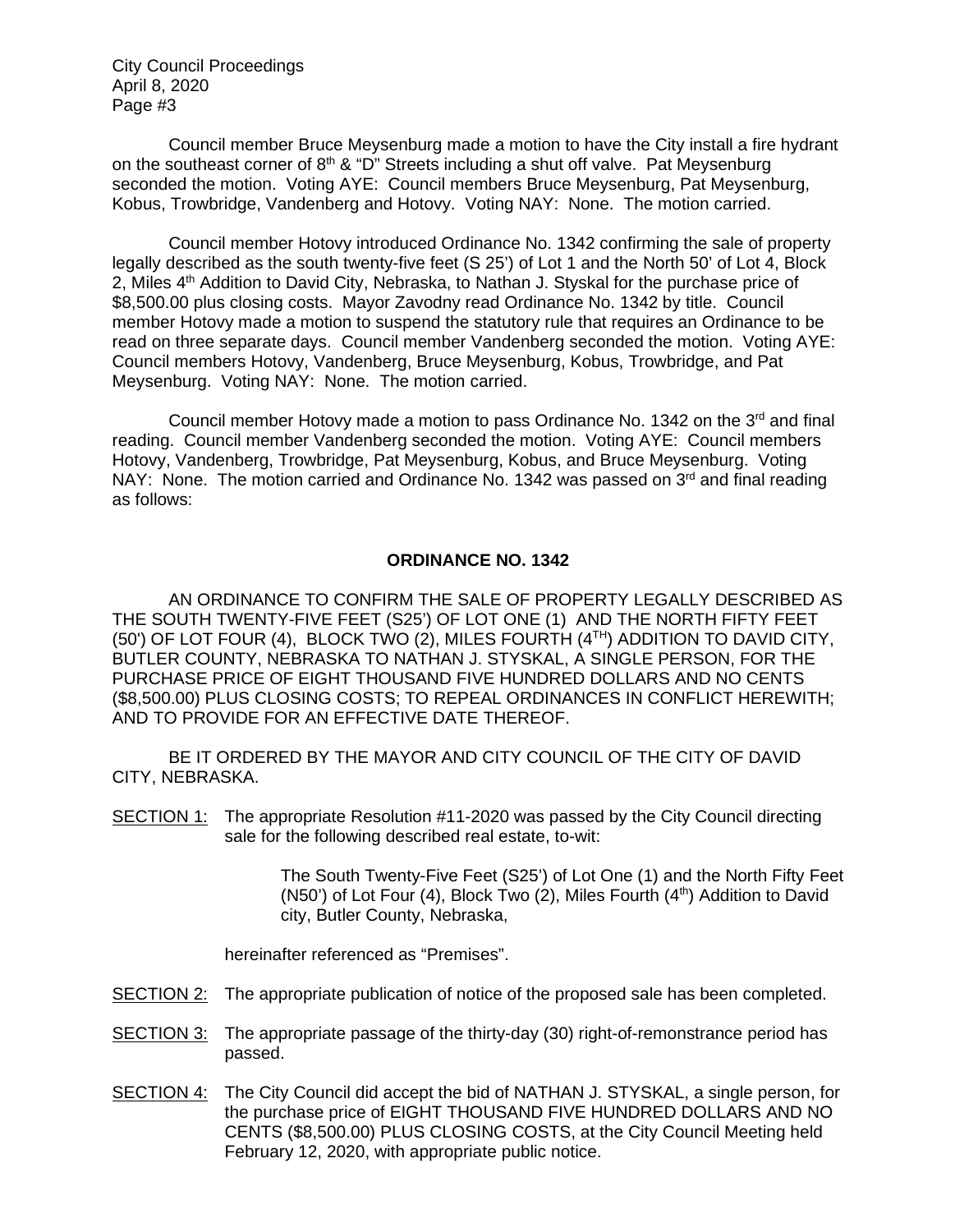- SECTION 5: Sale of the Premises is hereby confirmed, by the Mayor and City Council, to NATHAN J. STYSKAL, a single person, for the purchase price of EIGHT THOUSAND FIVE HUNDRED DOLLARS AND NO CENTS (\$8,500.00) PLUS CLOSING COSTS.
- SECTION 6: The terms of the sale are contained in a Purchase Agreement attached hereto, marked Exhibit "A", and incorporated herein by reference as if fully set forth.
- SECTION 7: That any other Ordinances or parts of Ordinances passed and approved prior to the passage, approval, and publication of this Ordinance and in conflict within provisions are hereby repealed.
- SECTION 8: This Ordinance stated takes effect and be in full force and effect from and after its passage, approval, and publication as required by law and City Ordinance.

**PASSED AND APPROVED** this 8<sup>th</sup> day of April, 2020.

Mayor: ALAN ZAVODNY

\_\_\_\_\_\_\_\_\_\_\_\_\_\_\_\_\_\_\_\_\_\_\_\_\_\_\_\_\_\_\_\_\_\_\_\_\_\_

ATTEST:

\_\_\_\_\_\_\_\_\_\_\_\_\_\_\_\_\_\_\_\_\_\_\_\_\_\_\_\_\_\_\_\_\_\_\_ Deputy City Clerk: TAMI L. COMTE

(SEAL)

Mayor Zavodny stated that the next agenda item was an amendment to the Sewer Participation Agreement with Henningsen Foods.

Interim Water Supervisor Aaron Gustin said, "I spoke with Frank Anonia at Henningsen's and he was supposed to be here and that's why we put this on the agenda. There was some wording that was a kick back from their legal team to the agreement that had been passed already. He was supposed to be here to elaborate but according to his management, they didn't want him to be in an area with potentially more than 10 people so that is why he's not here tonight. He does extend his apologies but they were basically just looking over grammar. I don't have the agreement with me. (City Administrator Clayton Keller handed Interim Water Supervisor Aaron Gustin a copy of the agreement that was in the Council's agenda packet.) Does anybody have any questions regarding the changes?"

City Administrator Clayton Keller said, "The blue is what they are putting in and the red is what they are taking out."

Interim Water Supervisor Aaron Gustin said, "Where it says that they currently have two locations, they consolidated last February into just the one location for sampling. We had approved 150,000 gallons per day of hydraulic flow a couple of months ago but their outfall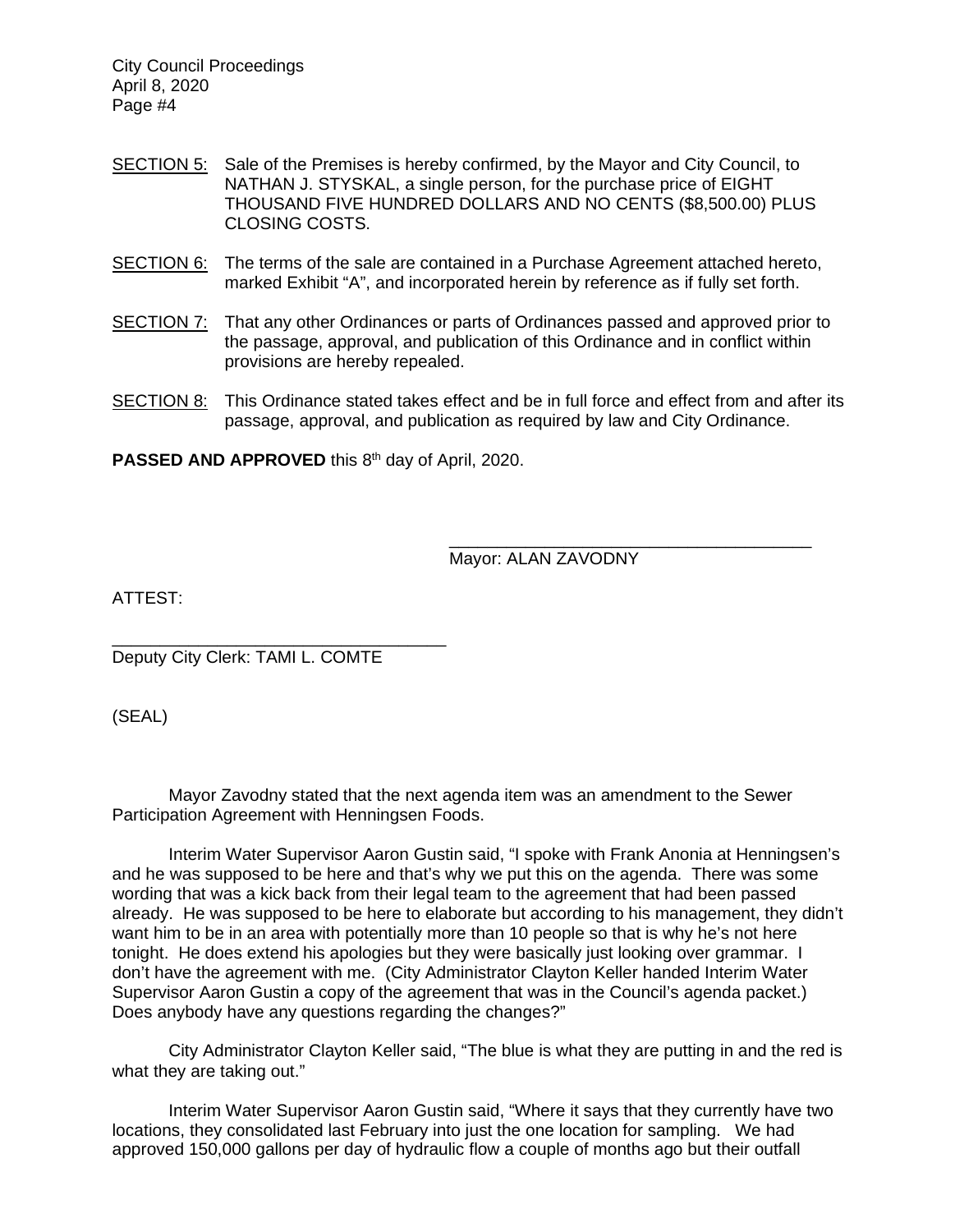location is deemed 003 I believe rather than 101 by the DEE. The striking of 2,781 pounds per day loading is now 2,804 and that is per their DEE permit. So, I think it was fine tuning the language and some of the details that were overlooked. I accept responsibility for that. I do apologize."

City Administrator Clayton Keller said, "It is my understanding that these new numbers and wording that they're putting in here is what is allowed by their permit with the State. Correct?"

Interim Water Supervisor Aaron Gustin said, "Yes, that's correct."

Mayor Alan Zavodny said, "The BOD's aren't a significant enough change for us to worry about?"

Interim Water Supervisor Aaron Gustin said, "I'm not concerned. We need to feed the bugs in that new lagoon otherwise it will fail us."

City Administrator Clayton Keller said, "So, in other words, this helps."

Mayor Zavodny said, "I just know that there's some really delicate chemistry that goes on; if we give them too much we'll kill them…"

Interim Water Supervisor Aaron Gustin said, "I would defer to the experts on this but when she came out to do the training on the SBR's, it was more than adequate to handle and even then some and she said that it might even benefit us to take tankers of their waste. So, I'm not concerned with the increase in the BOD's."

Mayor Zavodny said, "I do feel strongly that we need to get this done. Are there any concerns regarding the changes or the agreement as a whole?"

Council member Hotovy made a motion to approve the amendment to the Sewer Participation Service Agreement with Henningsen Foods. Council member Vandenberg seconded the motion. Voting AYE: Council members Hotovy, Trowbridge, Bruce Meysenburg, Vandenberg, Pat Meysenburg and Kobus. Voting NAY: None. The motion carried and a copy of the agreement follows: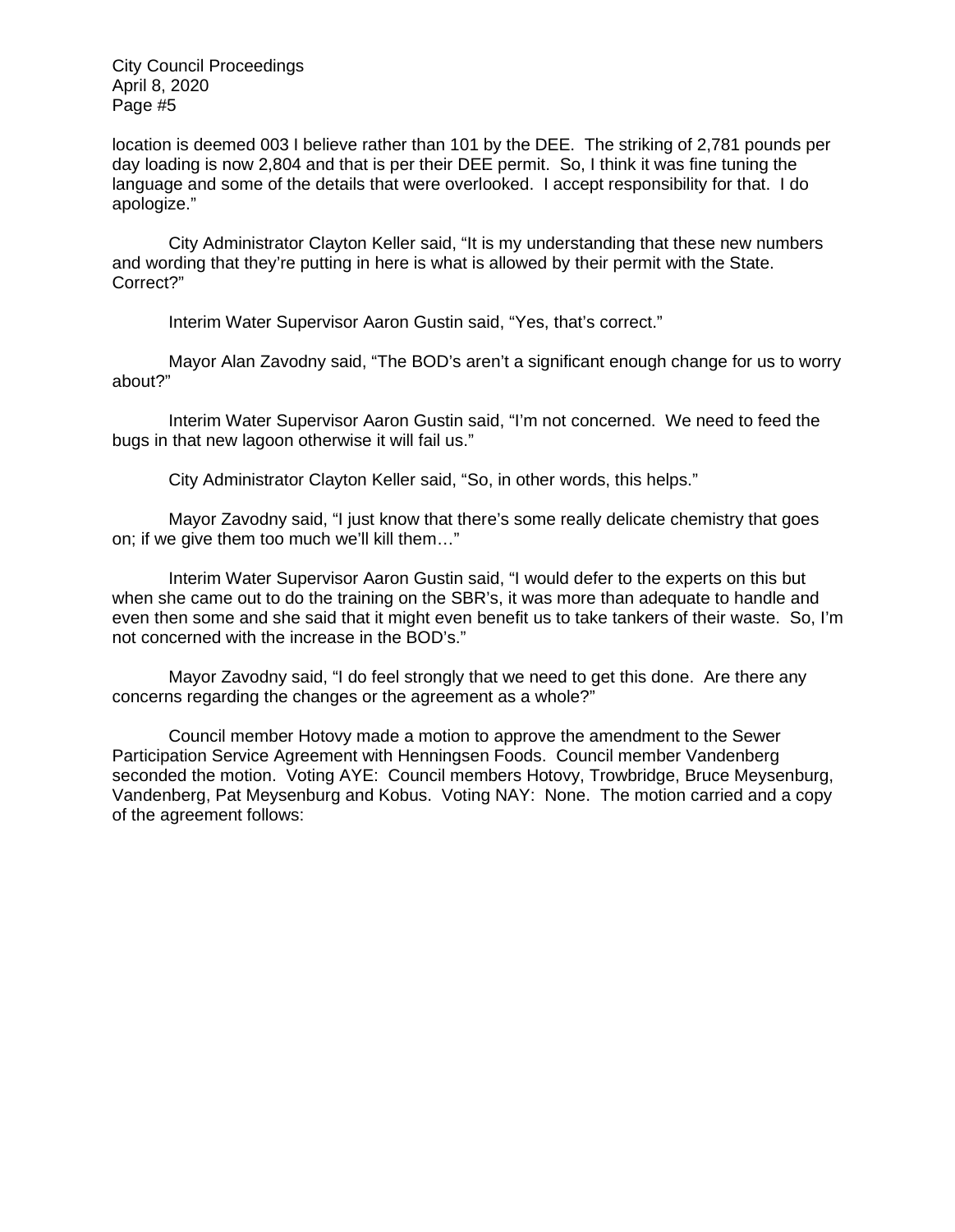# **AMENDMENT TO SEWER PARTICIPATION SERVICE AGREEMENT AND PERMIT**

This Amendment, made and entered into this 8th day of April, 2020, between the City of David City, a municipal corporation of the County of Butler and State of Nebraska, hereinafter referred to as City, and Henningsen Foods, Inc. a New York corporation, authorized to do business in the State of Nebraska, hereinafter referred to as Company.

RECITALS:

WHEREAS, the City and the Company entered into a Sewer Participation Service Agreement and Permit on July 23, 2018 (the "Agreement") wherein the City agreed to provide and the Company agreed to purchase sewer services from the City on the terms and conditions stated in the Agreement; and

WHEREAS, the City and Company have agreed to make certain amendments to the Agreement which will be memorialized in this Amendment;

NOW, THEREFORE, in consideration of the mutual covenants contained herein, the parties agree as follows:

1. Paragraph 1.a of the Agreement is hereby deleted in its entirety and replaced with the following paragraph:

a. Specifically, the City's waste water treatment facility shall receive, and the Company shall have the right to discharge no more than a monthly average of 200,000 gallons per day hydraulic flow (the "Volume Limit") with a monthly average BOD of 2,804 pounds per day, monthly average TSS of 700 pounds per day, and monthly average TKN of 290 pounds per day (collectively, the "Organic Load Limits"). The location where the Company's waste water enters the City sewer is designated as Outfall 003 in the Company's NPP Permit issued by the State of Nebraska.

2. Paragraph 7.d of the Agreement is hereby deleted in its entirety and replaced with the following paragraph:

d. Split-sampling shall be conducted at the request of the Company. If requested by the Company, all samples taken by the City shall be immediately divided into two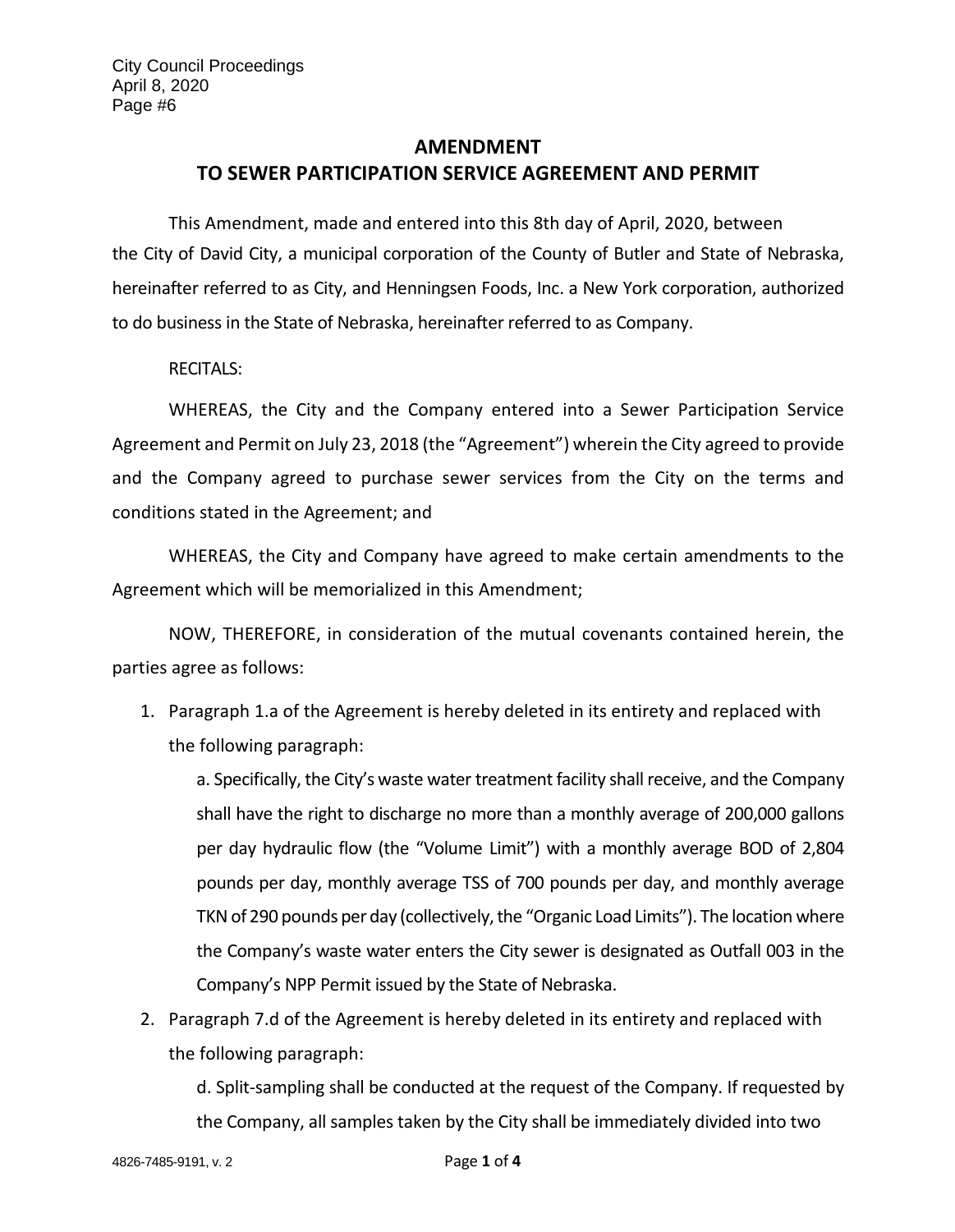equal shares, one share for the City and one share for the Company. Each shall then have their shares tested by an EPA-approved independent laboratory, and the results of said testing shall be made available by each party to the other. In the event splitsampling is performed, the sampling costs incurred by the Company for its share shall be the responsibility of the Company.

3. The following sentence is hereby added after the end of Paragraph 10.b of the Agreement:

The Company's share of the capital construction costs have been finally determined to be \$1,520,350. The Company agrees to pay this amount in fixed, equal monthly installments of principal and interest (2%) over the term of this Agreement (25 years). The Company's monthly payment is \$6,487.

4. The introductory sentence of Paragraph 12 of the Agreement is hereby deleted in its entirety and replaced with the following sentence:

In the event the Company's effluent exceeds the Volume Limit or any of the Organic Load Limits consistently for three (3) months, the Company shall pay surcharges to the City for excessive volume and/or strength of effluent based upon the following provisions:

- 5. This Amendment may be executed in counterparts, each of which shall be deemed an original and all of which together shall constitute the binding and enforceable agreement of the parties hereto. This Amendment may be executed and delivered by electronic mail transmission, which transmission copy shall be considered an original and shall be binding and enforceable according to its terms.
- 6. Except as amended herein, the Agreement remains unmodified and in full force and effect.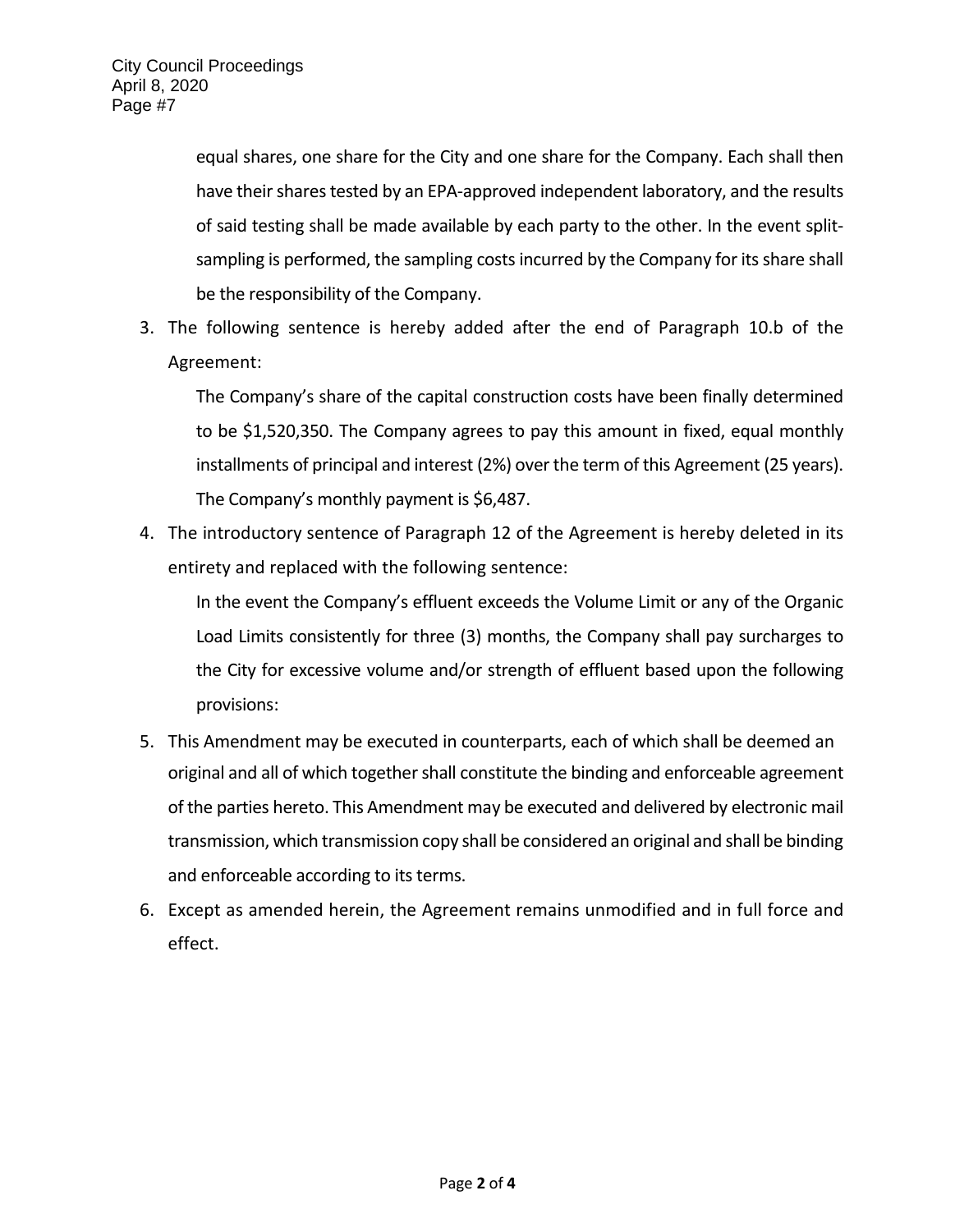IN WITNESS WHEREOF, the parties, acting under authority of their respective governing bodies, have caused this Amendment to be duly executed on the day first above written.

### **COMPANY:**

**HENNINGSEN FOODS, INC,**  a New York corporation

| By:    |  |
|--------|--|
| Name:  |  |
| Title: |  |

Attest: CITY:

**CITY OF DAVID CITY, NEBRASKA,**  a municipal corporation

City Clerk By: By: Name: \_\_\_\_\_\_\_\_\_\_\_\_\_\_\_\_\_\_\_\_\_\_ Title: \_\_\_\_\_\_\_\_\_\_\_\_\_\_\_\_\_\_\_\_\_\_\_

**USDA:** 

**UNITED STATES DEPARTMENT OF AGRICULTURE, RURAL DEVELOPMENT,** 

APPROVED:

| By:    |  |
|--------|--|
| Name:  |  |
| Title: |  |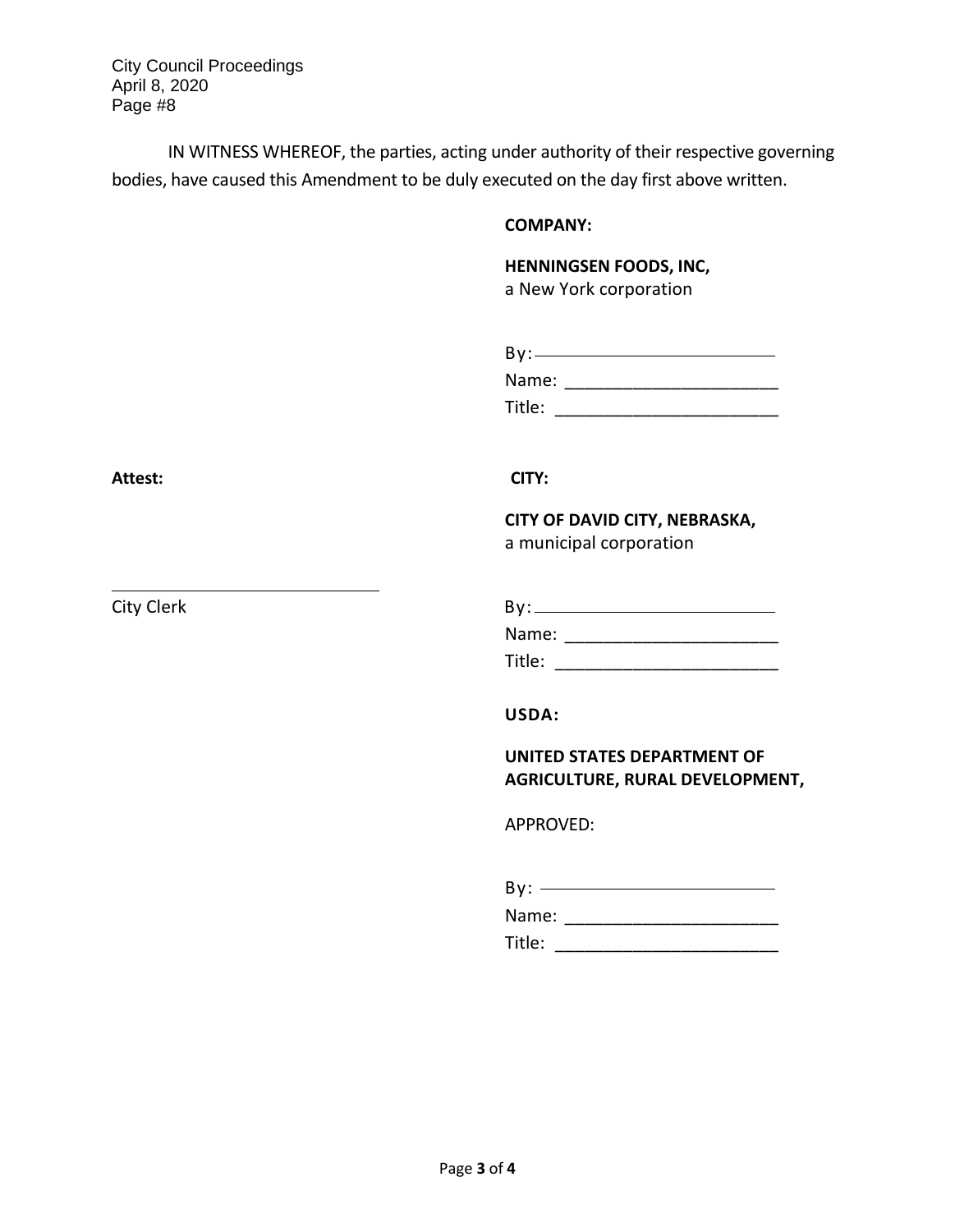STATE OF NEBRASKA
<sup>1</sup>

COUNTY OF \_\_\_\_\_\_\_\_\_\_\_\_\_\_)

The foregoing instrument was acknowledged before me on the \_\_\_\_\_\_\_\_\_\_\_\_\_\_\_\_\_\_\_\_\_ day of

 $\frac{1}{2}$ , 2020, by James Harshman, President and CFO of Henningsen Foods, Inc.,

a New York Corporation authorized to do business in the State of Nebraska.

Notary Public My Commission expires

)

STATE OF NEBRASKA (C) ) COUNTY OF \_\_\_\_\_\_\_\_\_\_\_\_\_\_\_ )

The foregoing instrument was acknowledged before me on the day of, 2020, by Alan Zavodny, Mayor of David City.

My Commission expires

STATE OF NEBRASKA (C) ) COUNTY OF \_\_\_\_\_\_\_\_\_\_\_\_\_\_\_ )

The foregoing instrument was acknowledged before me on the day of

 $\frac{1}{2}$ , 2020, by  $\frac{1}{2}$  2020, by  $\frac{1}{2}$  express to  $\frac{1}{2}$  USDA Rural Development State Director.

Notary Public

Notary Public

My Commission expires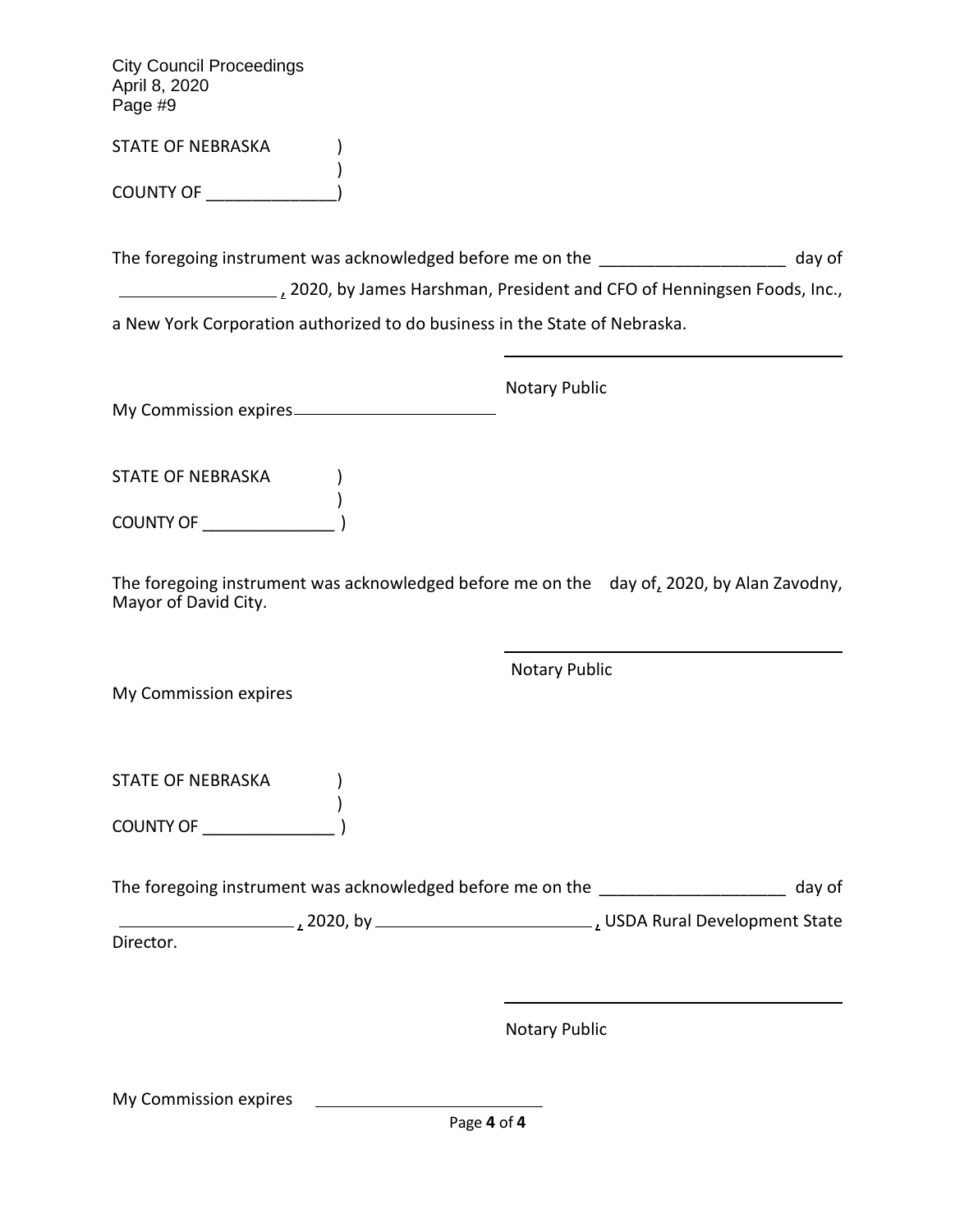Council member Pat Meysenburg made a motion to approve the appointment of Keith Byrkit to serve a 4-year term (May, 2020 – May, 2024) on the Hruska Memorial Public Library Board of Trustees. Council member Kobus seconded the motion. Voting AYE: Council members Trowbridge, Pat Meysenburg, Kobus, Vandenberg, Bruce Meysenburg and Hotovy. Voting NAY: None. The motion carried.

Council member Pat Meysenburg made a motion to re-appoint Janis Cameron and Jim Vandenberg each to serve a 3-year term on the Planning Commission. Council member Kobus seconded the motion. Voting AYE: Council members Pat Meysenburg, Kobus, Trowbridge, Bruce Meysenburg, Hotovy and Vandenberg. Voting NAY: None. The motion carried.

Mayor Zavodny stated that the next agenda item was consideration of a quitclaim deed for the property located at 715  $4<sup>th</sup>$  Street from the City of David City to the Community Redevelopment Authority of the City of David City. Mayor Zavodny asked City Attorney James Egr to speak regarding the transfer.

City Attorney Egr said, "The Community Redevelopment Authority in David City is a political subdivision of the City of David City and then it will take title to the property and then we'll be in a position to sell the property or develop the property and do what's necessary from that standpoint. So, that's all part of the procedure. Now the City owns the property after the condemnation then the City will transfer the property to the Redevelopment Authority to do with it what it needs to do. They'll follow the procedure that was developed that brought about the condemnation."

Mayor Zavodny said, "So, what do we need to do tonight?"

City Attorney Egr said, "You need to approve executing the deed to the Redevelopment Authority."

Council member Kobus made a motion to execute the quitclaim deed for the property located at 715  $4<sup>th</sup>$  Street, David City, legally described as Lots 7, 8, 9, and 10, in Block 5, Original Town, David City, Nebraska, from the City of David City to the Community Redevelopment Authority of the City of David City. Council member Pat Meysenburg seconded the motion. Voting AYE: Council members Hotovy, Pat Meysenburg, Bruce Meysenburg, Kobus, Trowbridge and Vandenberg. Voting NAY: None. The motion carried and the Quitclaim Deed is attached as follows:

When Recorded Return To:

David C. Levy Baird Holm LLP 1700 Farnam Street, Suite 1500 Omaha, Nebraska 68102-2068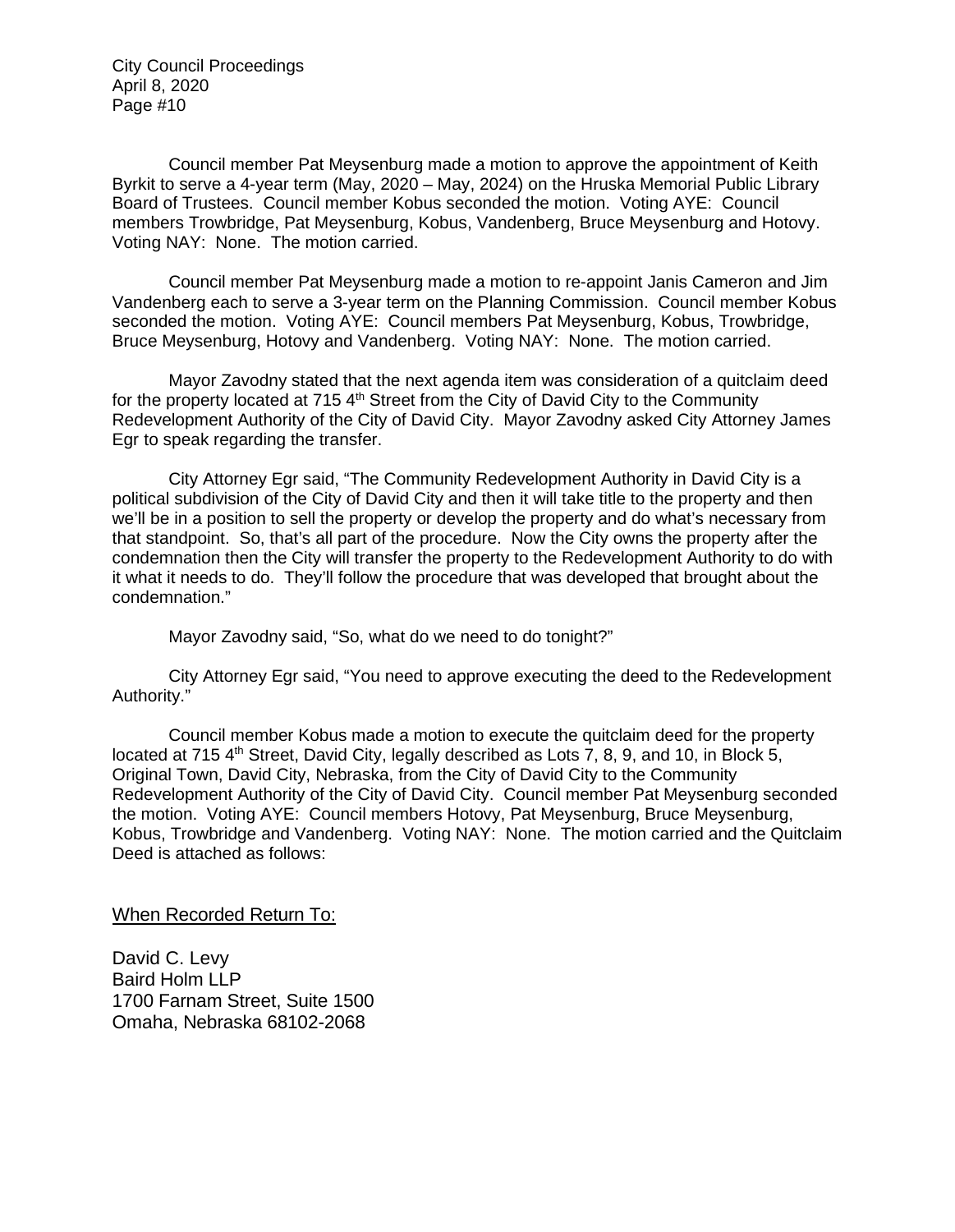## **(SPACE ABOVE THIS LINE FOR RECORDER'S USE)**

## **QUITCLAIM DEED**

**THIS QUITCLAIM DEED,** executed this \_\_ day of April, 2020, by THE CITY OF DAVID CITY, NEBRASKA, a Nebraska political subdivision and municipal corporation ("Grantor") to THE COMMUNITY REDEVELOPMENT AUTHORITY OF DAVID CITY, NEBRASKA, a Nebraska political subdivision ("Grantee").

**WITNESSETH,** Grantor, in consideration of One Dollar (\$1.00) and other good and valuable consideration, paid by Grantee to Grantor, the receipt and sufficiency of which Grantor and Grantee hereby acknowledge and accept, hereby quitclaims and conveys to Grantee all of Grantor's right, title, interest, and claim in and to the real estate legally described on Exhibit A hereto.

**IN WITNESS WHEREOF,** Grantor has executed this instrument effective as of the date first set forth above.

**CITY OF DAVID CITY, NEBRASKA,** 

a Nebraska municipal corporation

Name: **Name:**  $\frac{1}{2}$  and  $\frac{1}{2}$  and  $\frac{1}{2}$  and  $\frac{1}{2}$  and  $\frac{1}{2}$  and  $\frac{1}{2}$  and  $\frac{1}{2}$  and  $\frac{1}{2}$  and  $\frac{1}{2}$  and  $\frac{1}{2}$  and  $\frac{1}{2}$  and  $\frac{1}{2}$  and  $\frac{1}{2}$  and  $\frac{1}{2}$  and  $\frac{1}{2}$  an

Title: **The Community of the Community of the Community of the Community of the Community of the Community of the Community of the Community of the Community of the Community of the Community of the Community of the Commun** 

STATE OF NEBRASKA

COUNTY OF BUTLER

) ss.

The foregoing instrument was acknowledged before me thisday of April, 2020, by  $\overline{a}$  as  $\overline{a}$ on behalf of said municipality.

Notary Public: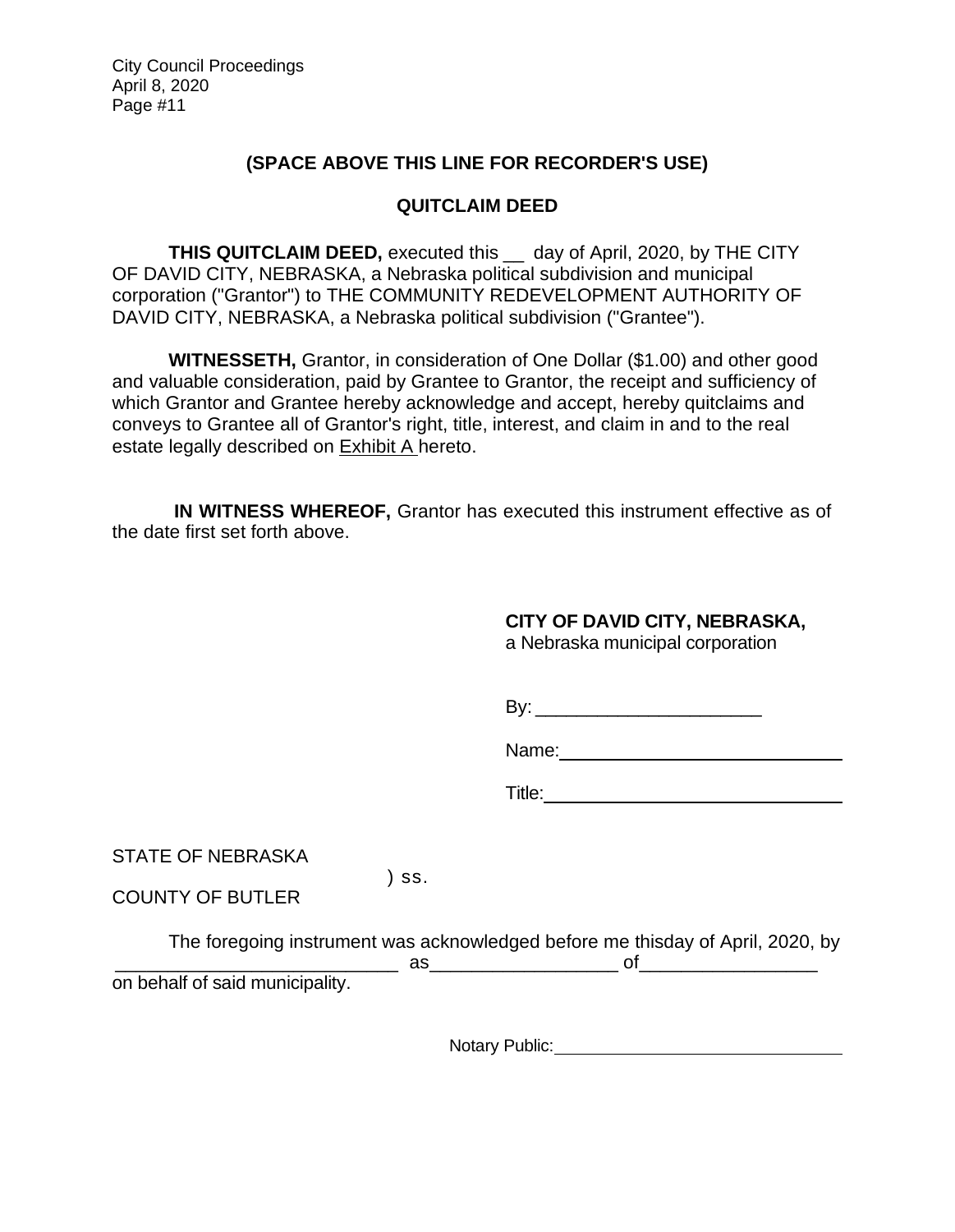### **EXHIBIT A LEGAL DESCRIPTION**

Lots 7, 8, 9, and 10, in Block 5, Original Town, David City, Butler County, Nebraska.

City Administrator Clayton Keller said, "David Levy, the City's attorney from Baird Holm said that their personal property is not the property of the city. So, he is recommending that we give the Treat's a few months, a deadline to come and get their personal property. He said that we didn't have to do that, but he does recommend it."

Council member Trowbridge said, "I take great exception to that. We have a very good attorney with Baird Holm. David Levy is a good one. But David Levy has not been around this mess for the last eleven years. The City of David City has received no respect from these people. They have not agreed to work with us on any of the recommendations to clean up and take care of that property. I think that anything on it should become the property of the tax payers of David City who helped pay for what we have spent during the last eleven year run on cleaning this mess up. I don't agree with giving them any more time. They've had over a year since we started this action to take their property and leave and they have abandoned it. That was their choice and it seems to be their choice to abandon property in many places. I suggest that we take care of it and sell it."

Mayor Zavodny said, "I've been thinking about this for a while and the logistics trouble me tremendously. You don't want to move all of that stuff and store it at Steager's even though we have that agreement and then have to handle it several times. I really don't want them going onto that property right now, now that the City has custody of it and all kinds of bad things could happen. You know, they could accidentally knock over a candle."

Council member Pat Meysenburg said, "I agree with Skip. I've bought a lot of property and it's always been when you close on it, what is in the property is yours. I've talked to two auctioneers about it and they said that our best bet would be to put it in storage until this virus is over because there's no way that you're going to sell stuff right now."

Mayor Zavodny said, "What we need to do is evaluate if it's worth doing that or we're just going to pay to have it taken to the landfill."

Building Inspector Ray Sueper said, "I can probably shed some light on that. When the Board of Zoning Adjustment made their recommendation to the Treat's, they did haul three significant loads of materials out of there. Just knowing human nature, I would bet that was the most valuable stuff that disappeared. When I did the interior inspection of the residence, fifty percent of the main floor was cleaned up and removed from materials that was stacked to the ceiling. So, a significant amount of what may have been valuable is gone from the property. I don't know what's in the storage units in the driveway, necessarily. Again, my guess is that they got what they wanted out of the first three loads and that's why it's sitting the way that it's sitting."

Mayor Zavodny said, "I'm ok with not dragging this out to give them more time to come and get stuff. What is our requirement legally on those storage units because they probably have a lease on those? Do we need to notify them that they are on our property and they need to come and get them?"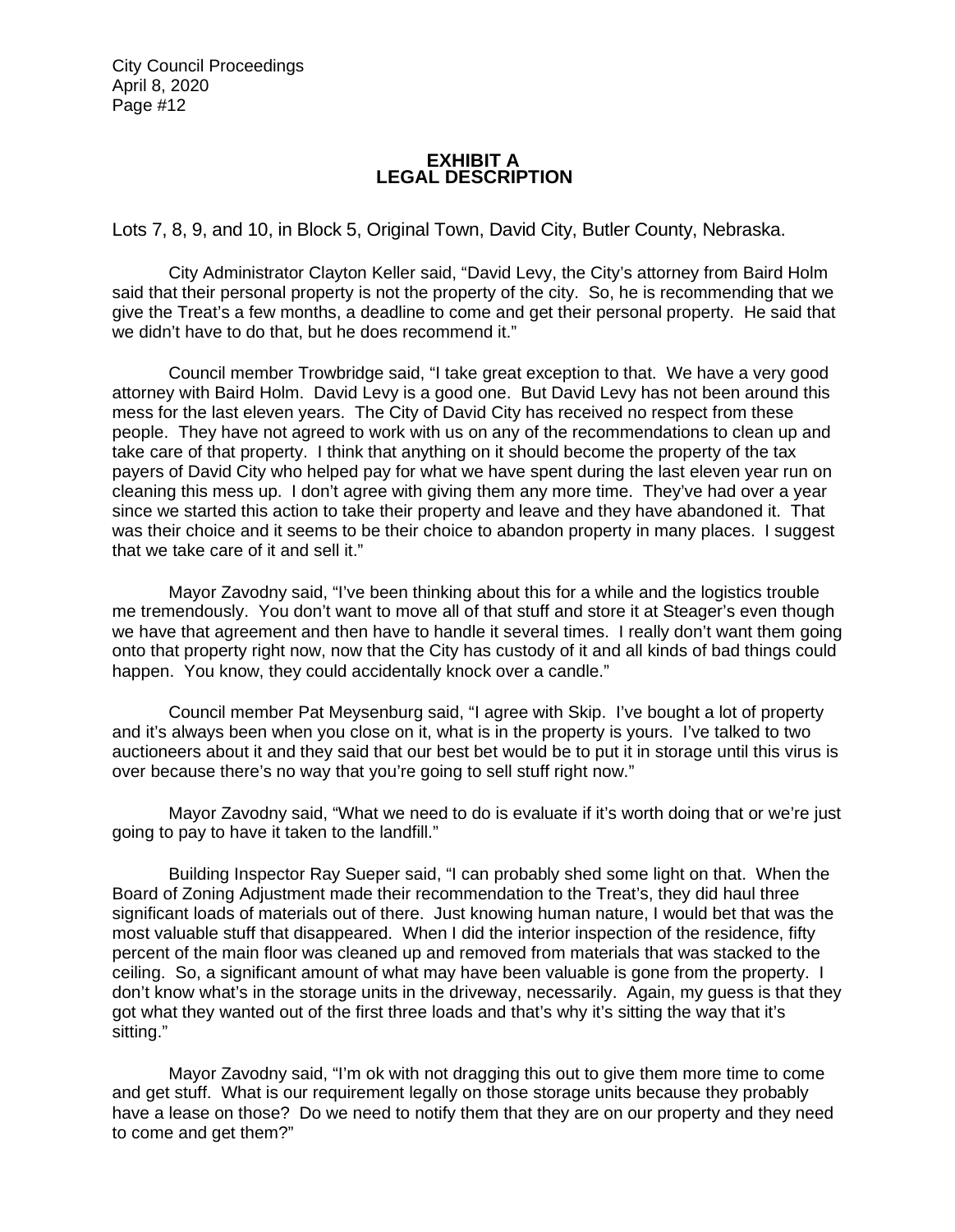City Attorney Jim Egr said, "It would be my opinion that we need to find out whose storage units those are."

Council member Trowbridge asked if they were titled goods. He asked if the trailers are titled.

City Attorney Egr said, "Most of those are titled. I would think that the person that owns those trailers, if they've been collecting on that, they are probably not anxious to remove those. The minute those trailers cease to be getting a payment on there, they're going to want to pick them up. So, I think the best bet on those trailers is to tell the company that we own this property now and you're given a very short period of time, five days, two days, whatever, to remove them off of the property and then that puts the onus on the trailer owner to removed that leased property from there because the Treat's no longer own that property. We don't have to worry about the stuff that's in those trailers. The stuff that's in the house – that's ours to do with as we see fit which is probably going to end up in the dump anyway. So, from that standpoint, Treat's have had plenty of time to remove the stuff from the house. They know the property has been sold. They know they're going to get money. The money has been collected. They're going to get a check from County Court on the property so we're done. So, the stuff inside the house, the stuff inside the other buildings – that's ours. It's done. If there's anything of value there, we can do anything that we want with it. The trailers were not part of the sale. We notify the owners of the trailers that they have five days to remove them. I think that five days is a sufficient time. You tell them that they remove the trailers from the property or we'll consider them abandoned."

Building Inspector Ray Sueper said, "Do you want to do something with the old truck? Move it to the impound yard?"

City Attorney Egr said, "Yes."

Mayor Zavodny said, "I think this is the discussion that we need to have because part of me says "is it worth going through that stuff and storing it for sale" or are we better off just sending in crews to clean it and get it ready to dispose of it as through bid or auction."

Council member Pat Meysenburg said, "I told Clayton today that I would be willing to go over there with Ray and Clayton and see if the stuff is worth anything. I used to work with an auctioneer."

City Attorney Egr said, "I think that Pat has a very good suggestion. I think any of the auctioneers would probably volunteer their time to go through things and see if there is anything worth saving."

Council member Pat Meysenburg said, "I talked to one the other day and he would be willing to come over and see what's there."

Mayor Zavodny said, "It makes some sense to me to evaluate what's there and the thing that I want to do is to expedite things. Now that we own the property, the best thing for the rate payers of David City and the taxpayers, is to get this thing cleaned out and ready to present to get our expenses back for the appraisal and any other fees that we had and set a basement price and decide how to proceed selling it. That's our job now."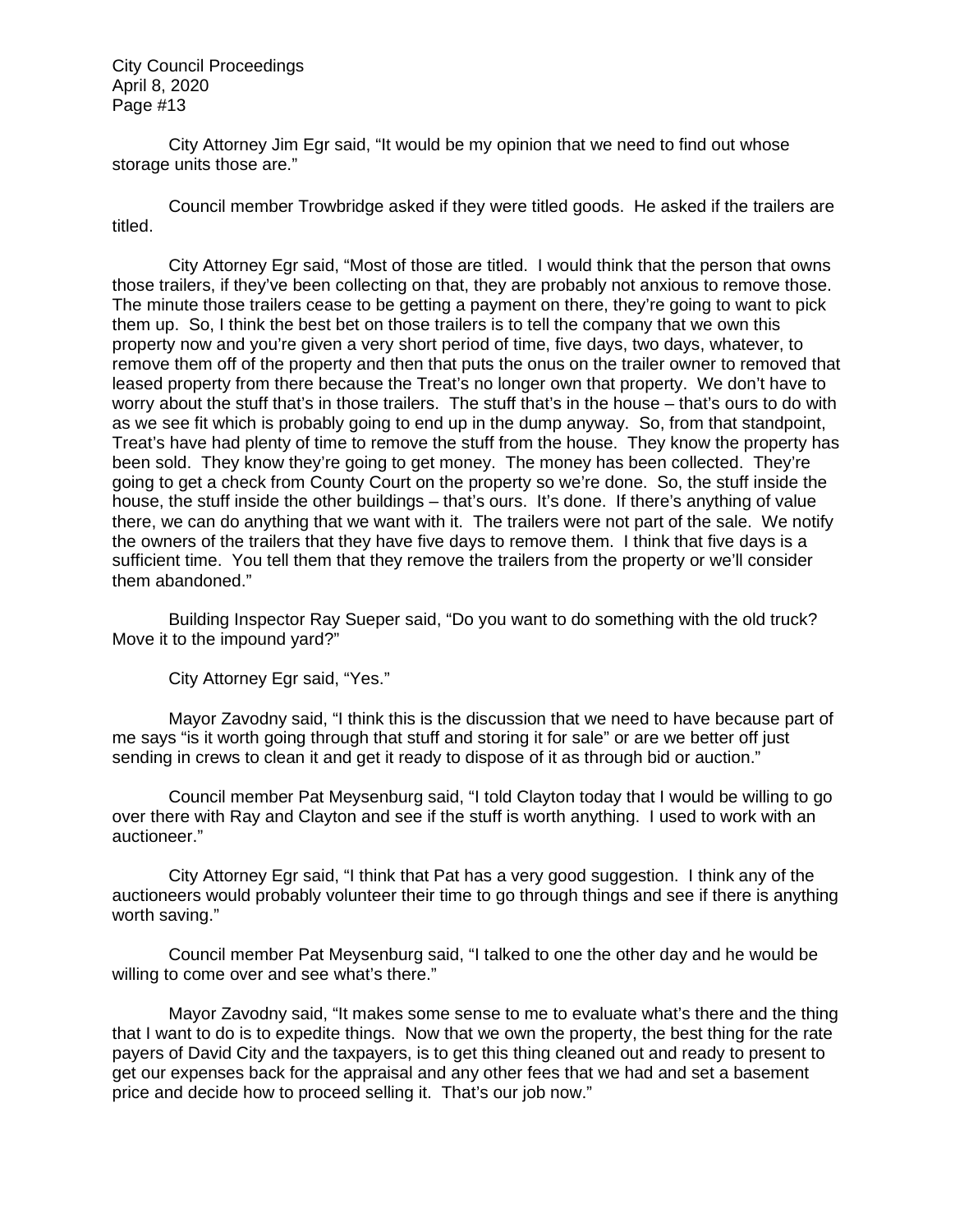Council member Pat Meysenburg said, "But, I do think that we need to look and see what's in those containers before we call somebody. If they have anything of any value it's probably in those containers."

Mayor Zavodny said, "Do you know how they are sealed? Is it a padlock?"

Building Inspector Ray Sueper said, "I'd imagine that it's a padlock of some sort."

Council member Pat Meysenburg said, "They have bolt cutters for that."

Mayor Zavodny said, "Sheriff, have you heard anything that bothers you up to now?"

Sheriff Dion said, "No."

City Attorney Egr said, "We probably have an obligation as the owners of the property to make sure that there isn't anything illegal in the trailers."

Mayor Zavodny said, "How much time is this going to take? How quickly can we do this and the problem is that we're in a really weird time."

Building Inspector Ray Sueper said, "I'm here Friday morning because of an issue that we had. We can do it Friday morning."

Council member Pat Meysenburg said, "That's fine."

Mayor Zavodny said, "Sheriff, are you willing to accompany Ray and Pat to go assess that property and the personal property there?"

Sheriff Dion said, "Yes."

Mayor Zavodny said, "Why don't we send the three of you to do that then and report back to us and let's get this ball rolling. Is everybody ok with that course of action? Ok. Then Friday morning you go take a look."

Council member Trowbridge said, "As these gentlemen take a look and do a quick inventory to assess whether there's value in those trailers or not, could we check with Bob Kobza to see if he could pick those trailers up and move them to Steager's impound lot that we pay \$2,500 per year for and park them there until we sell the things."

Mayor Zavodny said, "Well, I would suggest one interim step. We should call the trailer owners. I'm a little hesitant to move someone else's property, whomever they belong to because if we move it and damage it then we'd be liable. I don't want us to have any liability. We need to look in them and if there's nothing of value in them, then tell them they have two days to come and get them. Let's get them out of there. Let's get it done."

Mayor Zavodny stated that the next agenda item was discussion concerning the COVID-19 coronavirus and asked if anyone wanted to begin the discussion.

City Administrator Clayton Keller said, "We had a couple of City employees that approached me and said that they were willing to make homemade masks. The CDC changed their recommendation on homemade masks and it says if it would help one way or the other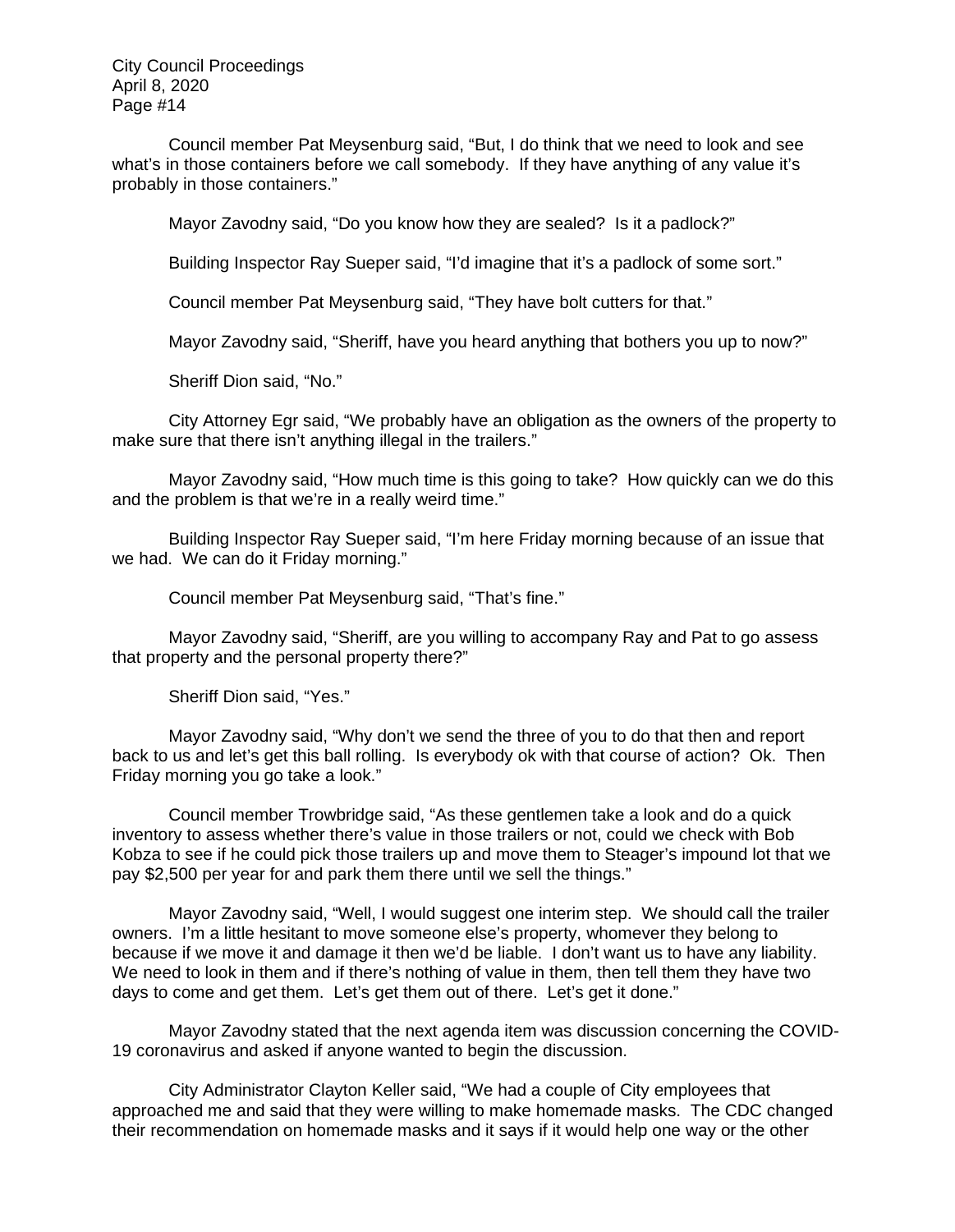with limiting the spread of COVID-19. So, these employees approached me and said that they were willing to make one for each employee of the City and so they have done that. As you can see, I'm wearing a homemade mask right now. So, hopefully we'll be having all of the full-time employees wearing these masks for the next month or so as long as our county is under the directed health measure under Governor Ricketts. So, the community members should see city employees wearing these for the next few weeks."

Mayor Zavodny said, "Ok. I have a couple of quick notes. I have been getting Department of Health briefings. Several communities have been having these "Cruise Nights" and they are starting to run into problems with those. I don't want to take something that people like and are doing something to get out of the house. I know people have cabin fever and are going stir crazy but there are problems with them cropping up and I just wanted to share with you what the Department of Health said. The first ones were pretty good. They had families in vehicles and they went up and down the streets. It's evolved into a bunch of classmates decided to get six in a vehicle and cruise and now you're introducing six different households into one vehicle and the risk of community spread. You've got people doing Chinese fire drills and stuff like that. So, you hate to take something away that a lot of people look at as good, and point out the evil side of it but, you need to be aware of both sides of that. That's just something that came up in our calls. One of the things that we're not doing as a community – I think putting the signs up and closing the ball field is a good thing so people aren't tempted. What we haven't done as a City, though, is take a stance on our playground equipment. Some of them have closed their playgrounds. Some cities are disinfecting their playground equipment. We probably need to start thinking about that. The campgrounds were another thing that were discussed quite a bit. It goes the spectrum on that too. Some people think that they should close their campground and others are saying that you probably don't want to take that step because there are a lot of implications there. It's a balancing act. Balancing people and constitutional rights and civil rights versus this health concern that we've got going on. So, there's a lot of debate back and forth on those calls. Finally, the reason that you're going to have the next item to consider is that Lincoln and Omaha closed their salons. In our county that did not happen. You obviously cannot practice the six foot social distancing guidelines and you're rotating a whole lot of people in. We have a lot of elderly in our community. You want to talk about creating a potential for disaster, that's a recipe for it. Now, the problem is, asking businesses to close and mandating it, you run into these legal things. Here's the twist on this – I got contacted by a couple of them saying that "we wish that you would tell us to close", because what is happening is that because of the closures in Lincoln and Omaha, people are trying to rent chair space here, salon space to try to cut peoples hair from those communities. There's also people from those communities trying to set appointments here that have never done business here before. Things that I'll be honest, I hadn't thought about. There's a lot of illegal activity going on as far as people starting to cut hair in their homes, which is against their license. This is allegedly. So, the request was actually made by the local salon owners. At least a couple of them feel like their business has ground to almost zero because people are listening and they're staying home. By not being mandated to close, they are not eligible to apply for some of the financial incentives that are being offered. So, we would actually be doing them a favor by mandating that they do it. I likened this to jumping in to the deep end of the pool the other day when we were talking about this in the cities in the Four Corners Health Department phone call. I think that Seward is looking at doing the same thing. The other cities seemed like they had some interest in what we were doing. That is why this is being brought here. It wasn't that we wanted to do it because we thought we could."

Interim Water Supervisor Aaron Gustin said, "I just want to say something in regards to the Wastewater Treatment Plant. Emmalyn was doing quite a bit of research in regards to that.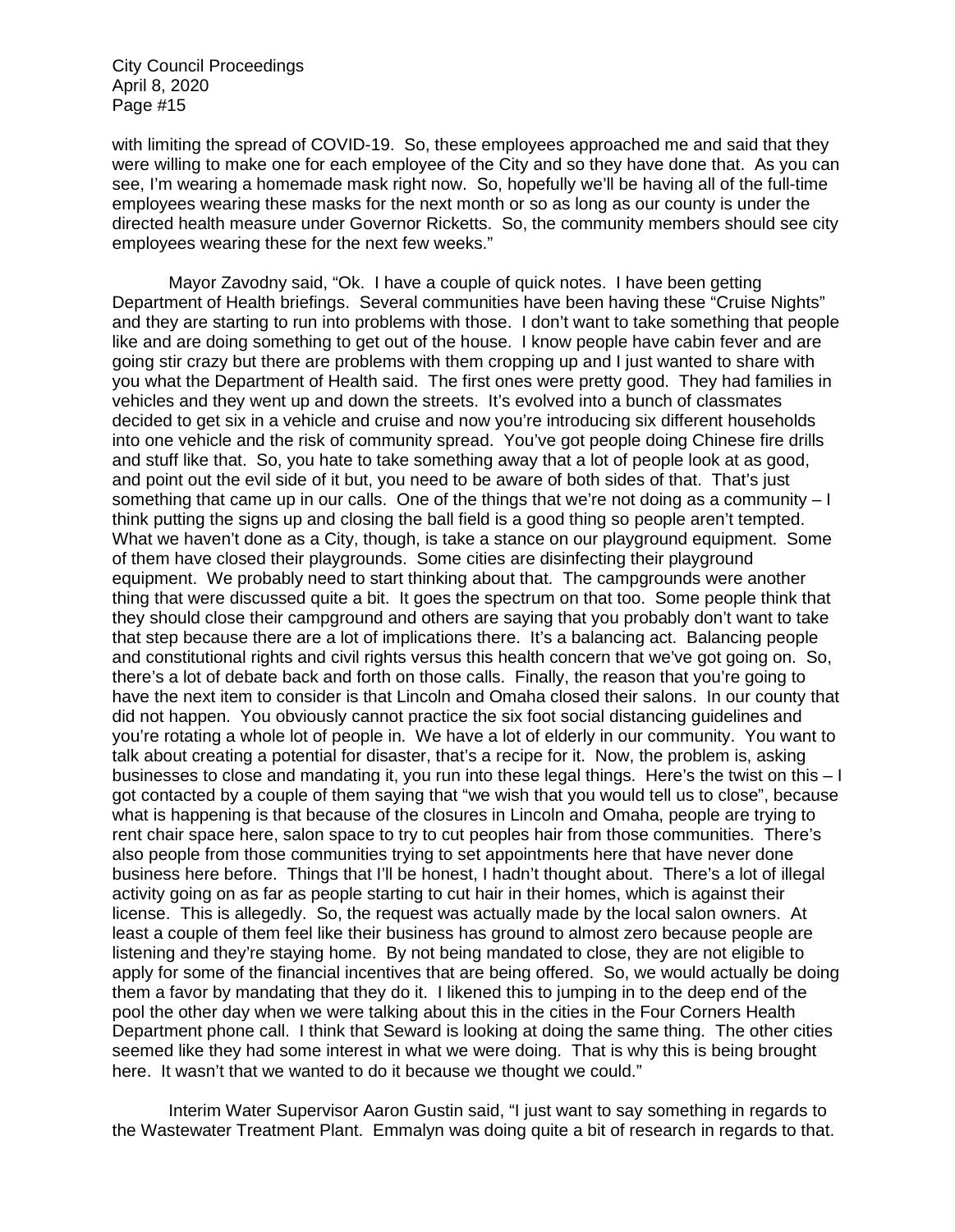It may be a possibility that COVID-19 could survive for up to two weeks in sanitary sewage so if anybody wants to take a look at the project going on out there, I ask that you contact me or if you know of anybody that needs to stop out, for their safety, if they could contact me and I'll escort them through the property."

Mayor Zavodny said, "How big of a problem is that? That people are dying to get in there to look?"

Interim Water Supervisor Aaron Gustin said, "It's not but we do get our random people. Ben, with Eriksen, calls me quite often that we've got somebody coming out there. Luckily, it was Mick checking a meter or something of that nature. But, it's just something to be aware of. I've spoken with the Sheriff and some of his deputies were out there the other day and were using the shooting range. So, it's just one of those things that everybody needs to be aware. The Sheriff's department was made aware that if you're going to come out there to just let me know. That's something to think about where she is diligently weighing the findings of that stuff."

Council member Pat Meysenburg said, "How about the golf course? Yesterday you would have thought that there was a tournament going on down there. We've got all of these kids that aren't in school are going down there golfing and there will be six or eight of them standing around right next to each other. They were told that you can only have one person on a golf cart at a time. They tell them that and it's fine until they get away from the clubhouse and then they are right back to two in a golf cart again."

Council member Bruce Meysenburg said, "I've heard on the radio that there's been some concern that when you reach down in the cup to get your ball…"

Council member Pat Meysenburg said, "They've put styrofoam things in there so that your ball won't drop in there. In Omaha, they've warned people that they'll shut their golf courses down if they don't start following the one person to a cart rule. Grand Island shut theirs down because they were sitting out on the patio drinking."

Mayor Zavodny said, "It's dropped off some, but I will say that early on I was apparently the hub for tattletales. I would collect those and share them with Four Corners and say ok we have this situation, etc. I'm not getting those now so I don't know if people are doing a better job of self-policing or people just aren't making those complaints as much. Sheriff, what are you finding with the gatherings of ten or more and those types of things? What issues?"

Sheriff Tom Dion said, "We're just not finding them. People are out at the golf course, yes, but a group of five was the biggest one that I saw. We're doing random checks in the bars and the restaurants. We have not found any violations what so ever. They are following the rules. My concern is the styrofoam cups and the lids but I don't have any control over that."

Mayor Zavodny said, "I do want to also say that one of the struggles is that a lot of these is the enforcement. This has to be a nightmare for law enforcement. What are the penalties? It hasn't been super clear."

Council member Kevin Hotovy said, "See, that's what is super crazy to me. You're talking about shutting a business down, but I can walk across the street and get a Bloody Mary to go. So, what's right and what's wrong and what's in between. Whose decision is it to make?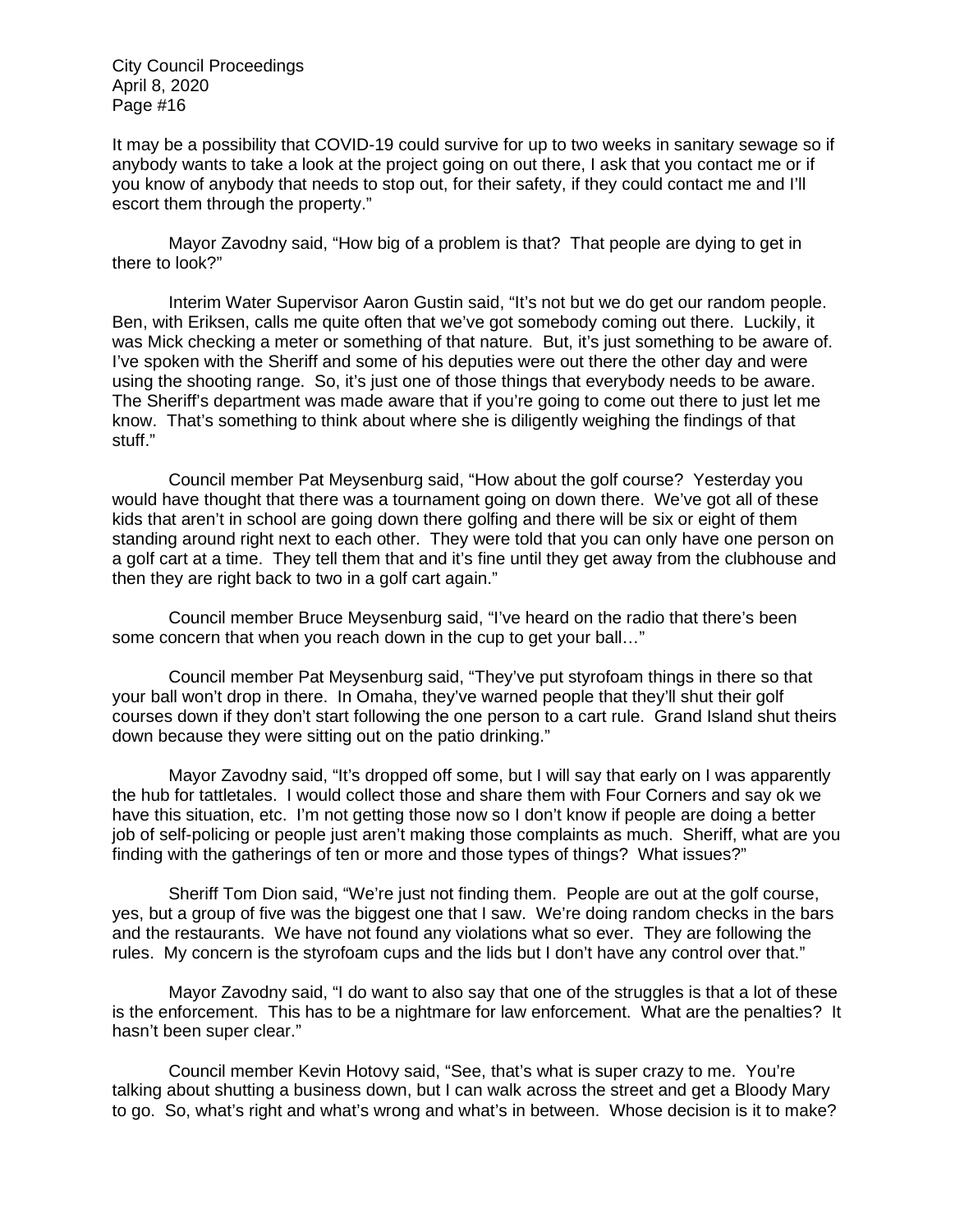I'm not totally against shutting a business down but I know what it's like to have to pay payroll and expenses and it's a tough decision to make."

Mayor Zavodny said, "I just want to say that just summarized how crazy this is."

Council member Kevin Hotovy said, "We're thinking about shutting down multiple businesses but yet you can go get a Bloody Mary to go. It's crazy! The world is crazy today."

Council member Trowbridge said, "The Governor made that call."

Council member Kevin Hotovy said, "Do you bring slinging mud at the Governor into this conversation? It's a decision that he hasn't made yet."

Mayor Zavodny said, "He did make the decision to give you the opportunity to go get the Bloody Mary at 7 a.m. in the morning. I didn't come to consideration of this lightly. I think that some of the salon owners are concerned for their own health, but also for the fact that their business has slowed way down. Part of their question is can they still sell products. I don't see where that's an issue, but the thing is, they can't apply for the federal money unless we close them down. I agree with you, there's a double-edged sword there. Can they come back to us and say we've attacked their livelihood? I'm worried about that because if it's not a hundred percent – let's say four out of the five of them want to be told to shut down – what about the one that doesn't."

Council member Trowbridge said, "The directed health measure specifically states six foot distancing and it has been discussed in the last week that there are activities of business that cannot be done from six feet away. Hair and beauty are two of them and therefore, they must cease. It's relatively simple if we follow the code. The code is six foot minimums."

Mayor Zavodny said, "The health department is frustrated by that. I agree with your assessment of it but what she's saying is that by him leaving it out of that, it leaves that interpretation. Outside of Lincoln and Omaha, they have been operating. The Milford salon's have shut down voluntarily. I think what he was getting at too, was that probably doesn't qualify them for financial incentives. Does it concern you that we actually go farther and actually mandate them closing? I'm starting to think that maybe we need to talk to all of them before we do this and ask them if they are all on the same page."

City Attorney Egr said, "The problem is that this window is going to close on that SBA loan. Maybe some of the others don't realize that they can get the SBA loan. That would be significant for them. I've talked to two bankers and they said that this thing is drying up fast. It only takes fifteen minutes to get that application in."

Mayor Zavodny said, "Today they did announce that it's likely that it will go on longer than was anticipated, and certainly into May and potentially into the middle of the summer. We need to consider those kinds of things. Let's say that we take this action, can they appeal it, can they ask us to stop it? What happens next if we do pass it?"

City Attorney Egr said, "You've got another meeting in two weeks so you could always repeal it."

Council member Tom Kobus said, "That's the worst place that you could be in – to not be six feet apart."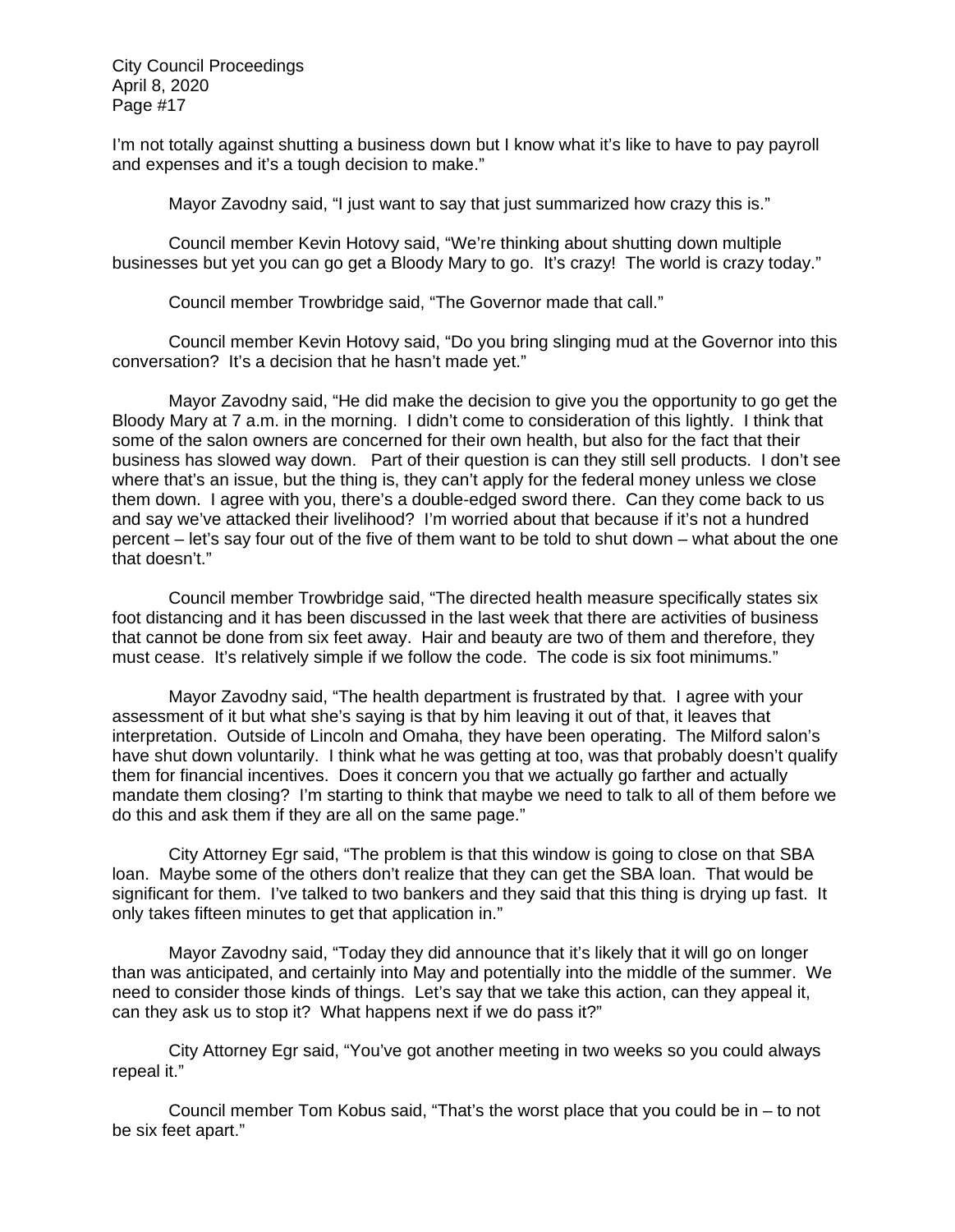Mayor Zavodny said, "Forget the six feet apart, think about the fact that you're tracking in appointment after appointment. I don't know how many they do in a day. I'm sure it could be fifteen to twenty."

Council member Hotovy said, "I'm sure that they're much closer in a relative sense. Don't get me wrong, they're within six feet, but appointment after appointment every day – look at C-stores. Where do you stop?"

Mayor Zavodny said, "Here's where I think we're at. There are differing opinions and this comes down to a vote, so, let's move to item seventeen."

Council member Pat Meysenburg introduced Ordinance No. 1343: An Ordinance to adopt directed health measures; to help prevent, limit or slow the spread of the Novel Coronavirus (COVID-19) among the citizens of the City of David City. Mayor Zavodny read Ordinance No. 1343 by title. Council member Trowbridge made a motion to suspend the statutory rule that requires an Ordinance to be read on three separate days. Council member Pat Meysenburg seconded the motion. Voting AYE: Council members Pat Meysenburg, Trowbridge, Kobus, Hotovy, Bruce Meysenburg, and Vandenberg. Voting NAY: None. The motion carried.

Council member Pat Meysenburg made a motion to pass Ordinance No. 1343 on the 3rd and final reading. Council member Trowbridge seconded the motion. Voting AYE: Council members Kobus, Trowbridge, Pat Meysenburg, Vandenberg, Hotovy, and Bruce Meysenburg. Voting NAY: None. The motion carried and Ordinance No. 1343 was passed on  $3<sup>rd</sup>$  and final reading as follows:

### **ORDINANCE NO. 1343**

### **AN ORDINANCE TO ADOPT DIRECTED HEALTH MEASURES; TO HELP PREVENT, LIMIT, OR SLOW THE SPREAD OF THE NOVEL CORONAVIRUS (COVID-19) AMONG THE CITIZENS OF THE CITY OF DAVID CITY; TO PROVIDE FOR PUBLICATION OF THIS ORDINANCE IN PAMPHLET FORM; AND, TO PROVIDE FOR A TIME WHEN THIS ORDINANCE SHALL TAKE EFFECT.**

BE IT ORDAINED BY THE MAYOR AND CITY COUNCIL OF THE CITY OF DAVID CITY, NEBRASKA:

Section 1. On March 17, 2020, the Mayor of the City of David City and the Chair of the Butler County Board of Commissioners/Supervisors cosigned a Butler County Disaster Declaration related to the Novel Coronavirus (COVID-19) as an infectious disease within the State of Nebraska.

Section 2. Pursuant to Neb. Rev. Stat. 17-112 the Mayor may recommend measures thru ordinance(s) for the improvement of the health and general prosperity of the City.

Section 3. The City Council has authority under Section 1-401 of the David City Municipal Code to adopt ordinance(s) as may be necessary and proper for maintaining the peace, good government, and welfare of the city and its trade, commerce, and manufactories and to enforce all ordinances by inflicting fines or penalties for the breach thereof.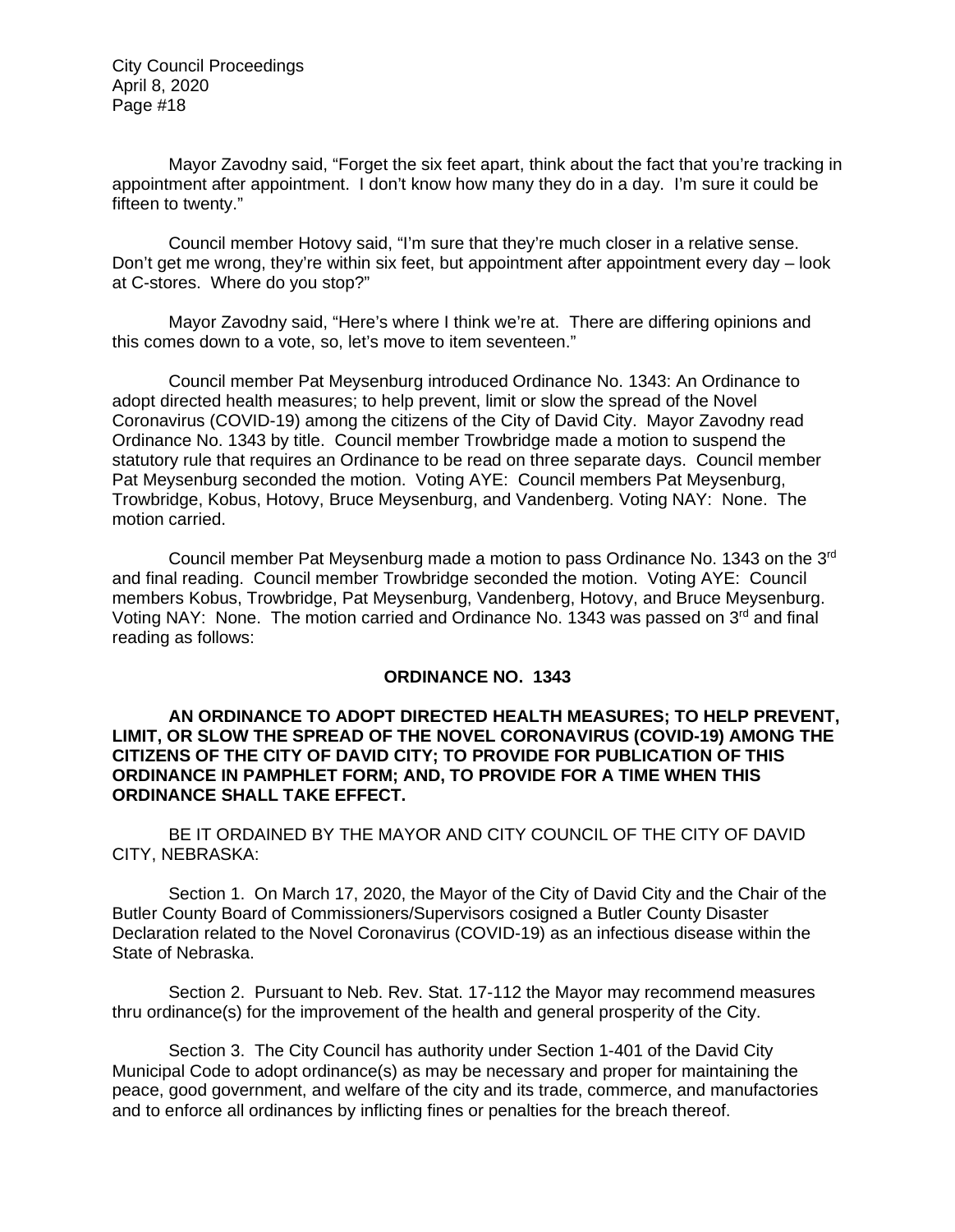Section 4. The City Council has determined it is in the best interest for the City to adopt the following Directed Heath Measures as and finds it necessary in order to effectively prevent, limit, or slow the spread of the Novel Coronavirus (COVID-19) among the citizens of the City of David City.

Section 5. The following Directed Health Measures are hereby ordered for the City of David City on April 10, 2020 at 8:00 a.m. and continuing until May 6, 2020 unless renewed, extended or terminated by subsequent order, and all persons are ordered to comply:

1. Gatherings are hereby prohibited.

Gatherings are defined as any event or convening that brings together more than ten (10) patrons, customers, or other invitees, excluding staff, in a single room or single space at the same time, including but not limited to, a school, daycare facility (including in-home facilities), gymnasium, fitness center, auditorium, stadium, arena, large event conference room, meeting hall, theater, library, or any other confined indoor or confined outdoor space.

Gatherings includes but is not limited to weddings, funerals, parades, fairs, festivals, and concerts; or any event or convening with ten (10) or fewer patrons, customers, or other invitees where a minimum distance of six (6) feet between all individuals cannot be maintained in the venue. This includes, but is not limited to, tattoo parlors, massage parlors, barber shops and beauty/nail salons, except the retail portion of these businesses may continue to operate in the sale of their related hair and beauty products. If a venue is subdivided into multiple spaces separated by either physical walls or sufficient airspace each subdivided area may contain up to ten (10) patrons, customers or other invitees, excluding staff.

2. This Ordinance shall not apply to courts of law, meetings or sessions of the Nebraska Legislature, or operations of any other political subdivision; medical providers or facilities, pharmacies; public utilities, essential federal, state, county, and city operations, continuity of business operations; logistics/distribution centers; congregate living settings; group homes and residential drug and/or mental health treatment facilities; shelters; public transportation; airport travel; necessary shopping at fuel stations, grocery stores, retail stores, or malls; tanning salons; election offices; polling places on an election day; or to dwelling units housing more than ten (10) related people. However, all excepted settings shall, to the extent possible, observe physical distancing practices by providing for the maintaining of at least six (6) feet of separation between individuals and all other applicable local, states, and federal guidelines for disease prevention and disinfection of surfaces.

Failure to comply with this Ordinance will result in legal action for enforcement by civil and/or criminal remedies.

Any person who violates this Ordinance shall be deemed guilty of a violation. The penalty for such violation shall be an amount not to exceed \$500 for any one offense, recoverable with costs, and in default of said payment the offender shall stand committed to the County Jail until such fine and costs are paid. Each period of 24 hours during or on which a violation occurs or continues shall be deemed a separate offense.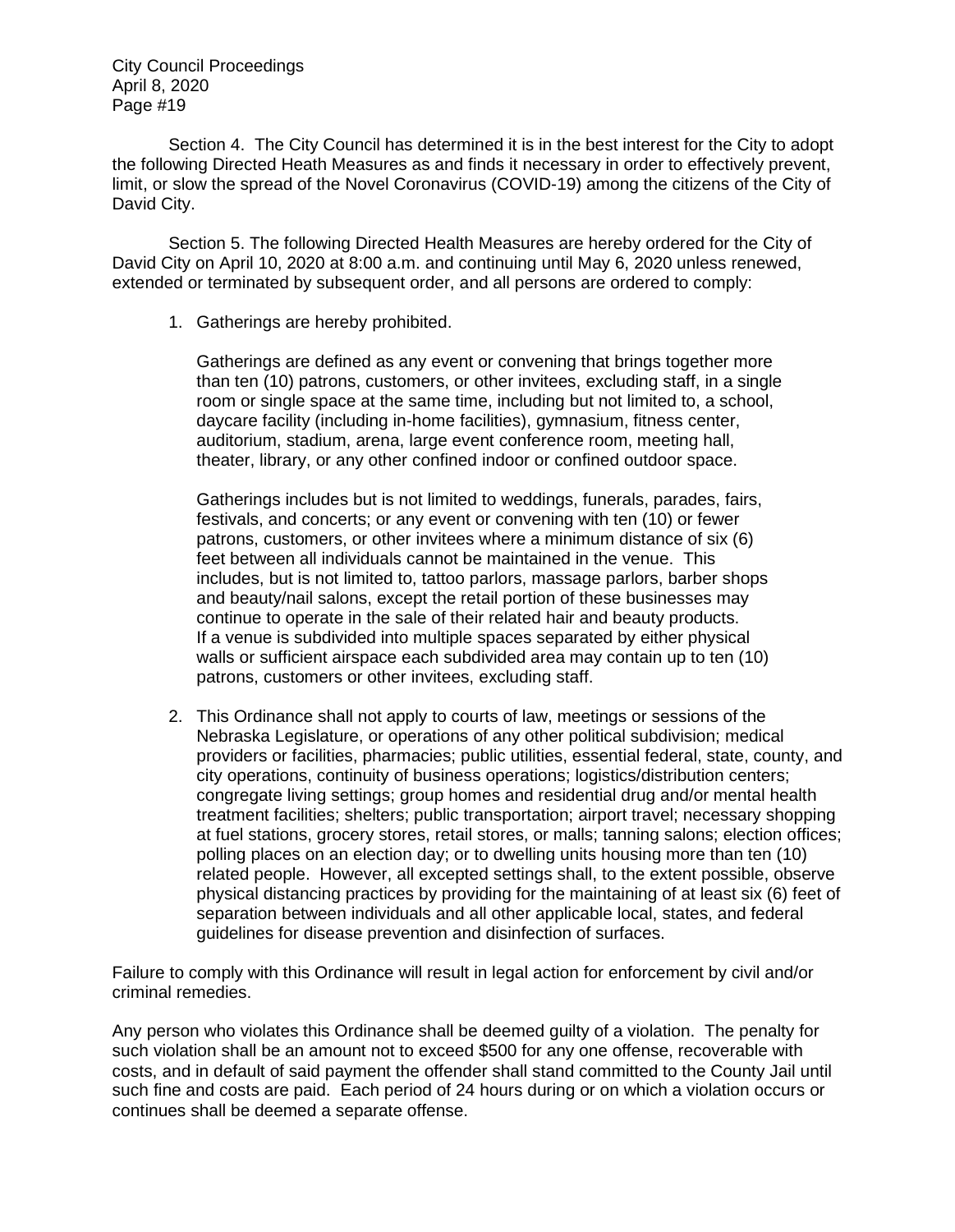In addition to any penalty sought or obtained under this Ordinance or other applicable law, the City may institute injunctive or other appropriate civil proceedings necessary to obtain compliance or to abate any nuisance resulting from violations in this Ordinance.

 Section 6. Emergency Declaration; Proclamation; Publication; When Operative. Due to the potential impending danger of COVID-19 and pursuant to Neb. Rev. Stat. 17-613, the Mayor hereby proclaims that this Ordinance requires immediate operation upon posting of this Ordinance in at least three of the most public places in the city. This Ordinance shall be in full force and effective from and after its passage, approval, and publication as provided by law and City Ordinance.

**PASSED AND APPROVED** this 8<sup>th</sup> day of April, 2020.

MAYOR ALAN ZAVODNY

\_\_\_\_\_\_\_\_\_\_\_\_\_\_\_\_\_\_\_\_\_\_\_\_\_\_\_\_\_\_\_\_\_\_

ATTEST:

*\_\_\_\_\_\_\_\_\_\_\_\_\_\_\_\_\_\_\_\_\_\_\_\_\_\_\_\_\_\_\_*  TAMI COMTE, DEPUTY CITY CLERK

(SEAL)

Mayor Zavodny stated that Ordinance No. 1343 will be in effect until the current health order sunsets.

City Administrator Clayton Keller said, "So, with COVID-19 and most City Council's moving to a strictly technological format, via ZOOM or some other web conferencing options, we thought that we would give our Council the option to do the same thing. But to do that, they need the technology to do so. We understand that not everyone has a computer at home so this is an opportunity, at a pretty cheap option, to give every Council member a computer at home. You can receive your agenda packets electronically instead of having to wait for us to give you the paper copies. So, we gave you, in your packets, a few different options. The cheapest one being on top there. We would purchase one for each Council member and the Mayor. Council members can choose whether they want to use it or their own personal computer. We thought that this was an opportune time because this can qualify as a COVID-19 expense and there is a chance that we could get reimbursed for it."

Mayor Zavodny said, "Is there a use for these after this virus passes? I'll tell you this – I wish we could have the whole meeting with no one being here. Being one of those people with underlying conditions, this scares me. I have the capability of doing this at home. I wouldn't need it. Does everybody have internet access at home? That's one thing."

City Administrator Clayton Keller said, "So, if someone doesn't have internet access, the library does offer free WiFi. You could sit in the parking lot and access their WiFi."

Mayor Zavodny said, "I thought about that."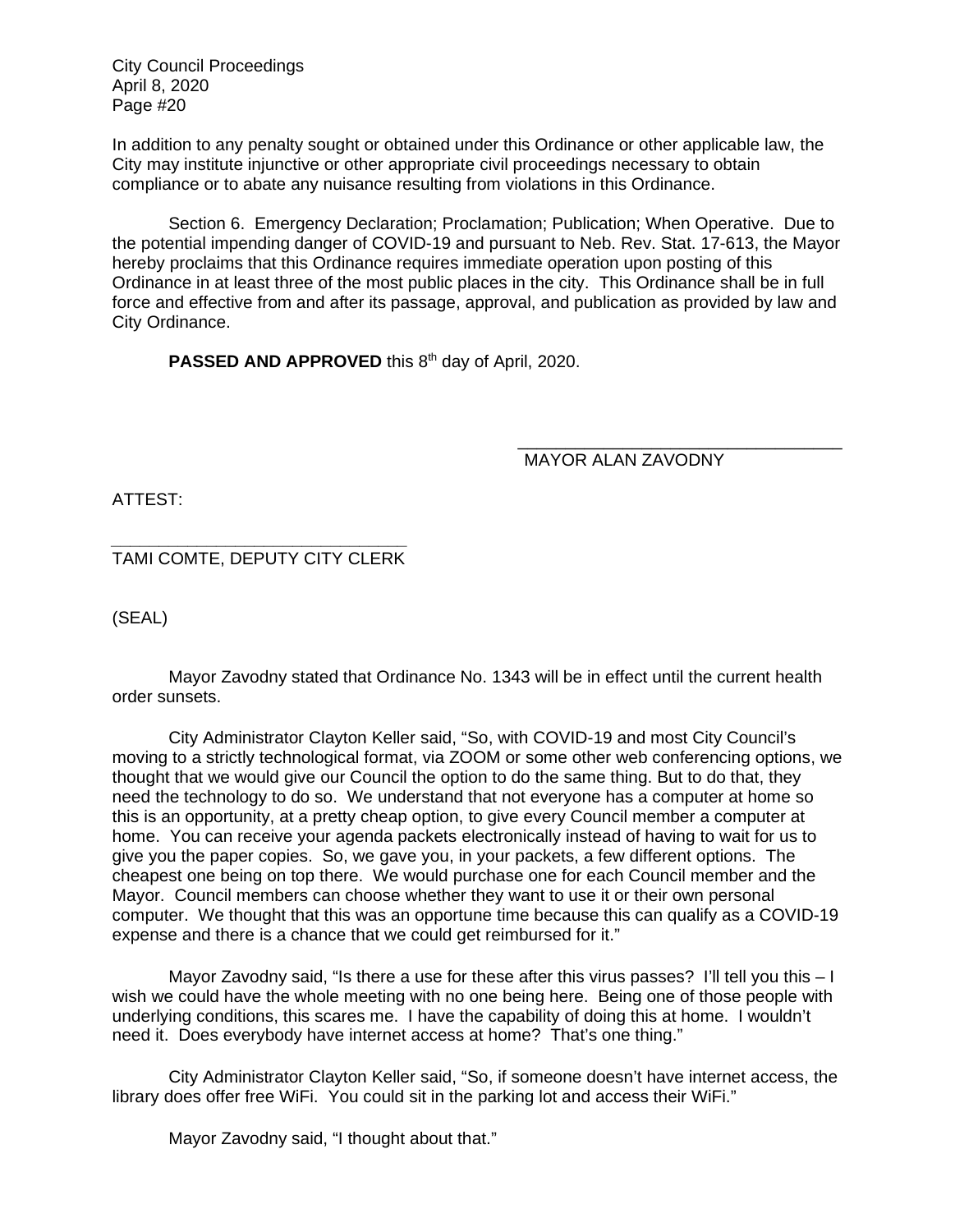City Administrator Clayton Keller said, "For those that would opt to use their own computer, the reason that we would buy computers for each Council member and the Mayor, is that now you can do public business on a public computer so that you don't put your public business on your personal computer."

Mayor Zavodny said, "I can see that issue."

Deputy Clerk Comte said, "If you use your personal phone for public use, there is a chance that everything on your personal device becomes subject to the public records act."

City Administrator Clayton Keller said, "We wouldn't have to take a half an hour to drive the packets around town. We'd just e-mail them to you."

Council member Trowbridge said, "Clayton, would people be able to use their municipal laptop for private e-mails?"

City Administrator Clayton Keller said, "No. Not at all."

Council member Trowbridge said, "Only for assigned City business."

City Administrator Clayton Keller said, "That's correct."

Mayor Zavodny said, "I hadn't considered that. This turns into the Hillary Clinton e-mail thing."

City Administrator Clayton Keller said, "That's exactly it."

Mayor Zavodny said, "That argument sells me. I wasn't sold going in but I can see that being an issue."

Council member Kobus said, "How much are they?"

City Administrator Clayton Keller said, "The cheapest option that we found is \$129.99."

Council member Kobus said, "For a computer?"

Deputy Clerk Comte said, "It's not very big."

City Administrator Clayton Keller said, "It's a 15.6" and that's corner to corner. It'll do the job just fine."

Mayor Zavodny said, "Let's talk about this. This could go on – they're saying until we have a vaccine. We could be doing business like this for a year to eighteen months. It has the potential. So, you know, you would have one for each Council member and whoever the Mayor is and that stays with the seat. Is the cheap good enough?"

City Administrator Clayton Keller said, "When we were first looking at these a couple of weeks ago, the cheapest option was a computer that was over \$500 each. So, the fact that Tami found this one that was \$130 each was incredible."